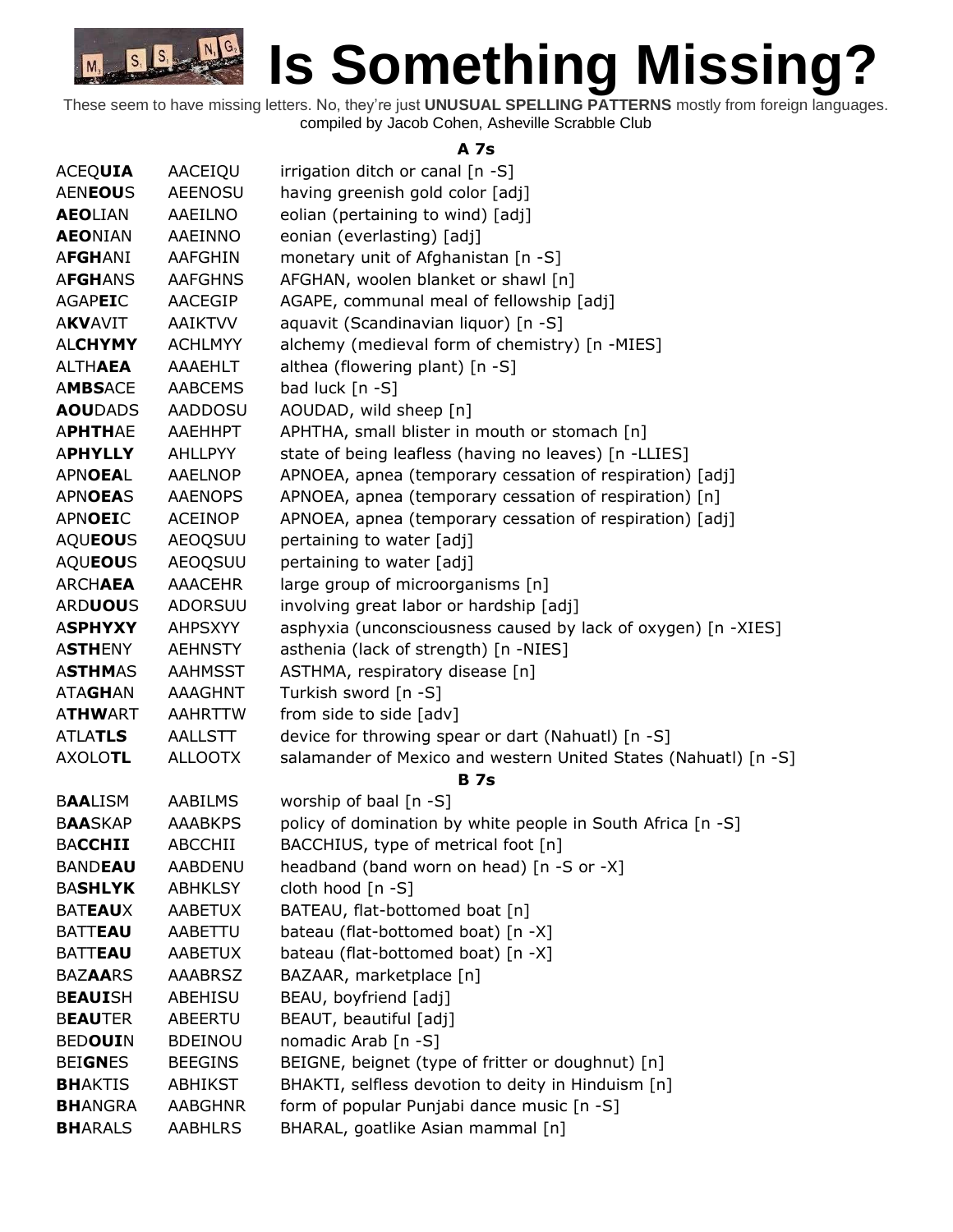| <b>BHEESTY</b> | <b>BEEHSTY</b> | water carrier [n -TIES]                                      |
|----------------|----------------|--------------------------------------------------------------|
| <b>BHISTIE</b> | <b>BEHIIST</b> | bheesty (water carrier) [n -S]                               |
| <b>BILIOUS</b> | <b>BIILOSU</b> | pertaining to bile (fluid secreted by liver) [adj]           |
| <b>BIVOUAC</b> | ABCIOUV        | to make camp [v - CKED, - CKING, - CKS or - S]               |
| <b>BLUEING</b> | <b>BEGILNU</b> | bluing (fabric coloring) [n -S] / BLUE, to make blue [v]     |
| <b>BLUEISH</b> | <b>BEHILSU</b> | bluish (somewhat blue) [adj]                                 |
| <b>BONDUCS</b> | <b>BCDNOSU</b> | BONDUC, prickly seed [n]                                     |
| <b>BORSCHT</b> | <b>BCHORST</b> | beet soup [n -S]                                             |
| <b>BORSHTS</b> | <b>BHORSST</b> | BORSHT, borscht (beet soup) [n]                              |
| <b>BRITSKA</b> | <b>ABIKRST</b> | open carriage [n -S]                                         |
| <b>BRITZKA</b> | <b>ABIKRTZ</b> | britska (open carriage) [n -S]                               |
| <b>BRULYIE</b> | <b>BEILRUY</b> | noisy quarrel [n -S]                                         |
| <b>BUGSHAS</b> | ABGHSSU        | BUGSHA, buqsha (monetary unit of Yemen) [n]                  |
| <b>BUQSHAS</b> | ABHQSSU        | BUQSHA, monetary unit of Yemen [n]                           |
| <b>BUREAUS</b> | ABERSUU        | BUREAU, chest of drawers [n]                                 |
| <b>BUREAUX</b> | <b>ABERUUX</b> | BUREAU, chest of drawers [n]                                 |
| <b>BUTYRYL</b> | <b>BLRTUYY</b> | radical of butyric acid [n -S]                               |
|                |                | C <sub>7s</sub>                                              |
| <b>CAEOMAS</b> | <b>AACEMOS</b> | CAEOMA, spore-forming organ of fungus [n]                    |
| <b>CALPACS</b> | <b>AACCLPS</b> | CALPAC, sheepskin hat [n]                                    |
| <b>CAMEOED</b> | <b>ACDEEMO</b> | CAMEO, to portray in sharp, delicate relief [v]              |
| <b>CARDIAE</b> | AACDEIR        | CARDIA, opening of esophagus [n]                             |
| <b>CASEOUS</b> | <b>ACEOSSU</b> | cheesy (resembling cheese (food made from milk curds)) [adj] |
| <b>CATARRH</b> | <b>AACHRRT</b> | inflammation of mucous membrane [n -S]                       |
| <b>CEILIDH</b> | <b>CDEHIIL</b> | Irish or Scottish party [n -S]                               |
| <b>CHAEBOL</b> | <b>ABCEHLO</b> | group of businesses in Korea [n -S]                          |
| <b>CHAETAE</b> | AACEEHT        | CHAETA, bristle or seta [n]                                  |
| <b>CHAETAL</b> | AACEHLT        | CHAETA, bristle or seta [adj]                                |
| <b>CHAKRAS</b> | <b>AACHKRS</b> | CHAKRA, body center in yoga [n]                              |
| <b>CHAMPAC</b> | <b>AACCHMP</b> | champak (East Indian tree) [n -S]                            |
| <b>CHAMPAK</b> | <b>AACHKMP</b> | East Indian tree [n -S]                                      |
| <b>CHANCRE</b> | <b>ACCEHNR</b> | hard-based sore [n -S]                                       |
| <b>CHAPEAU</b> | <b>AACEHPU</b> | hat $[n - S$ or $-X]$                                        |
| <b>CHARISM</b> | <b>ACHIMRS</b> | charisma (special magnetic appeal) [n -S]                    |
| <b>CHARQUI</b> | <b>ACHIQRU</b> | type of meat (animal flesh used as food) [n -S]              |
| <b>CHATEAU</b> | AACEHTU        | large country house [n -S or -X]                             |
| <b>CHEBECS</b> | <b>BCCEEHS</b> | CHEBEC, small bird [n]                                       |
| <b>CHLAMYS</b> | <b>ACHLMSY</b> | garment worn in ancient Greece [n -ES or -YDES]              |
| <b>CHOANAE</b> | <b>AACEHNO</b> | CHOANA, funnel-shaped opening [n]                            |
| <b>CHUTZPA</b> | <b>ACHPTUZ</b> | chutzpah (extreme self-confidence) [n -S]                    |
| <b>CHYTRID</b> | <b>CDHIRTY</b> | aquatic or soil fungus [n -S]                                |
| <b>CLUEING</b> | <b>CEGILNU</b> | CLUE, to give guiding information [v]                        |
| <b>CLUEING</b> | <b>CEGILNU</b> | CLUE, to give guiding information [v]                        |
| <b>COAEVAL</b> | <b>AACELOV</b> | coeval (one of same era or period as another) [n -S]         |
| <b>CODEIAS</b> | <b>ACDEIOS</b> | CODEIA, narcotic alkaloid (type of chemical compound) [n]    |
| <b>COELOMS</b> | <b>CELMOOS</b> | COELOM, body cavity in some animals [n]                      |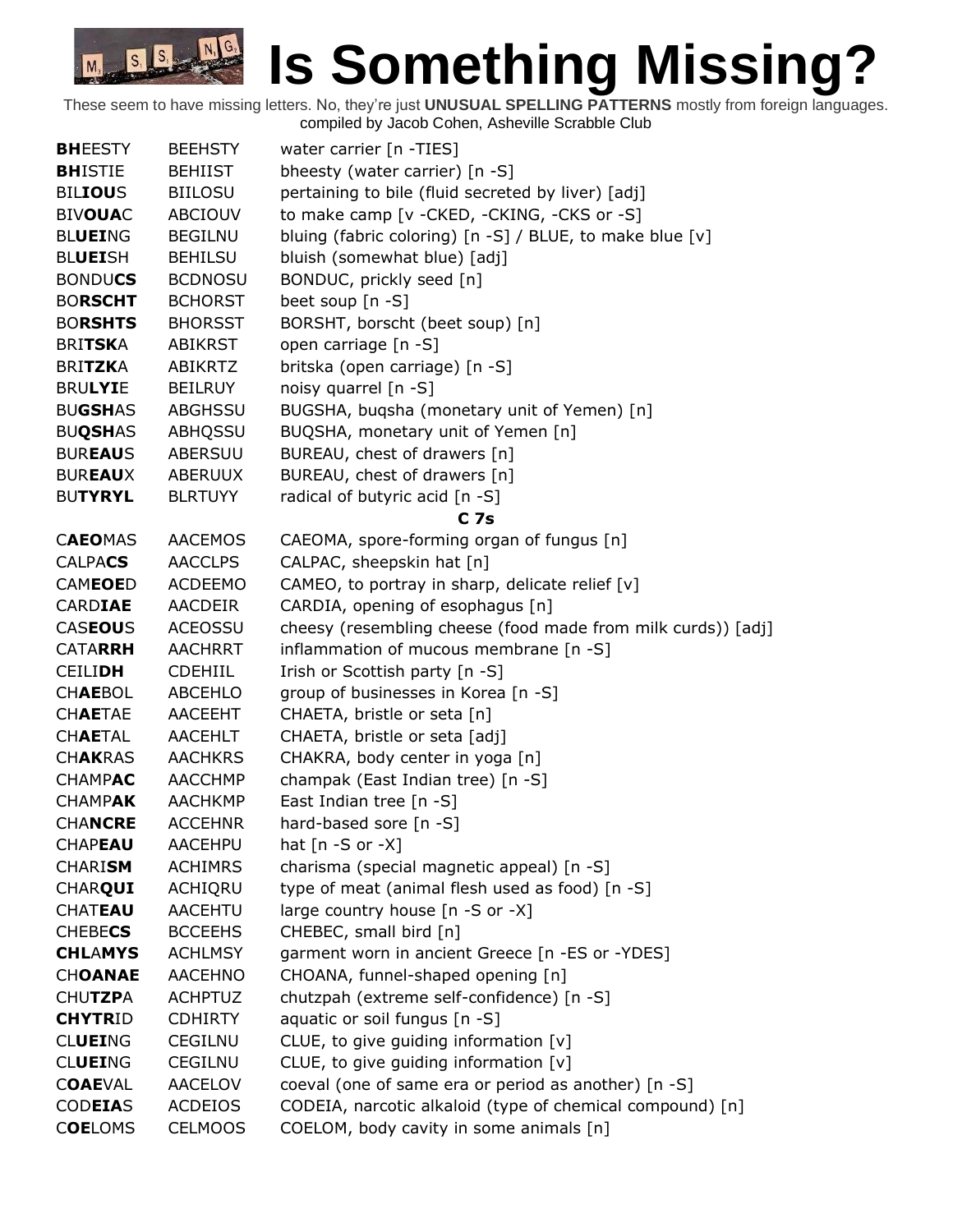| <b>COEVALS</b>  | <b>ACELOSV</b> | COEVAL, one of same era or period as another [n]                   |
|-----------------|----------------|--------------------------------------------------------------------|
| <b>COGNACS</b>  | <b>ACCGNOS</b> | COGNAC, brandy [n]                                                 |
| <b>COMSYMP</b>  | <b>CMMOPSY</b> | offensive word [n -S]                                              |
| CONIINE         | <b>CEIINNO</b> | poisonous alkaloid [n -S]                                          |
| <b>CONTEMN</b>  | <b>CEMNNOT</b> | to scorn (to treat or regard with contempt) [v -ED, -ING, -S]      |
| <b>COOEYED</b>  | <b>CDEEOOY</b> | COOEY, to cooee (to cry out shrilly) [v]                           |
| <b>COOLTHS</b>  | <b>CHLOOST</b> | COOLTH, coolness [n]                                               |
| <b>CORPORA</b>  | <b>ACOOPRR</b> | CORPUS, human or animal body [n]                                   |
| <b>CORSACS</b>  | <b>ACCORSS</b> | CORSAC, Asian fox [n]                                              |
| <b>CORYMBS</b>  | <b>BCMORSY</b> | CORYMB, flower cluster [n]                                         |
| <b>COTEAUS</b>  | <b>ACEOSTU</b> | COTEAU, higher ground of region [n]                                |
| <b>COTEAUX</b>  | <b>ACEOTUX</b> | COTEAU, higher ground of region [n]                                |
| <b>COTERIE</b>  | <b>CEEIORT</b> | clique [n -S]                                                      |
| <b>COULDST</b>  | CDLOSTU        | CAN, is able to $[v]$                                              |
| <b>COUTEAU</b>  | <b>ACEOTUU</b> | knife (sharp-edged instrument used for cutting) [n -X]             |
| <b>CRAALED</b>  | <b>AACDELR</b> | CRAAL, to kraal (to pen in type of enclosure) [v]                  |
| <b>CRESYLS</b>  | <b>CELRSSY</b> | CRESYL, tolyl (univalent chemical radical) [n]                     |
| <b>CSARDAS</b>  | <b>AACDRSS</b> | czardas (Hungarian dance) [n -ES]                                  |
| <b>CTENOID</b>  | <b>CDEINOT</b> | COMBLIKE [adj]                                                     |
| <b>CUEISTS</b>  | <b>CEISSTU</b> | CUEIST, one that uses cue (straight tapering rod) in billiards [n] |
| <b>CURACAO</b>  | AACCORU        | type of liqueur [n -S]                                             |
| <b>CURAGHS</b>  | <b>ACGHRSU</b> | CURAGH, currach (coracle (small boat)) [n]                         |
| <b>CZ</b> ARDAS | <b>AACDRSZ</b> | Hungarian dance [n -ES]                                            |
| <b>CZ</b> ARDOM | <b>ACDMORZ</b> | domain of czar [n -S]                                              |
| <b>CZ</b> ARINA | <b>AACINRZ</b> | wife of czar [n -S]                                                |
| <b>CZ</b> ARISM | <b>ACIMRSZ</b> | autocratic government [n -S]                                       |
| <b>CZ</b> ARIST | <b>ACIRSTZ</b> | supporter of czarism [n -S]                                        |
|                 |                | <b>D</b> 7s                                                        |
| <b>DACTYLS</b>  | <b>ACDLSTY</b> | DACTYL, type of metrical foot [n]                                  |
| <b>DAEMONS</b>  | <b>ADEMNOS</b> | DAEMON, daimon (demon (evil spirit)) [n]                           |
| <b>DALEDHS</b>  | <b>ADDEHLS</b> | DALEDH, daleth (Hebrew letter) [n]                                 |
| <b>DEHISCE</b>  | <b>CDEEHIS</b> | to split open [v -D, -CING, -S]                                    |
| DENARII         | ADEIINR        | DENARIUS, coin of ancient Rome [n]                                 |
| <b>DHANSAK</b>  | <b>AADHKNS</b> | casserole of meats and vegetables [n -S]                           |
| <b>DHARMAS</b>  | <b>AADHMRS</b> | DHARMA, conformity to Hindu law [n]                                |
| <b>DHARMIC</b>  | <b>ACDHIMR</b> | DHARMA, conformity to Hindu law [adj]                              |
| <b>DHARNAS</b>  | <b>AADHNRS</b> | DHARNA, form of protest in India [n]                               |
| <b>DH</b> OLAKS | <b>ADHKLOS</b> | DHOLAK, two-headed drum [n]                                        |
| <b>DHOORAS</b>  | <b>ADHOORS</b> | DHOORA, durra (cereal grain) [n]                                   |
| <b>DHOOTIE</b>  | <b>DEHIOOT</b> | dhoti (loincloth worn by Hindu men) [n -S]                         |
| <b>DHOOTIS</b>  | <b>DHIOOST</b> | DHOOTI, dhoti (loincloth worn by Hindu men) [n]                    |
| <b>DH</b> OURRA | ADHORRU        | durra (cereal grain) [n -S]                                        |
| <b>DHURNAS</b>  | <b>ADHNRSU</b> | DHURNA, dharna (form of protest in India) [n]                      |
| <b>DHURRAS</b>  | <b>ADHRRSU</b> | DHURRA, durra (cereal grain) [n]                                   |
| <b>DHURRIE</b>  | DEHIRRU        | cotton rug made in India [n -S]                                    |
| <b>DHYANAS</b>  | <b>AADHNSY</b> | DHYANA, profound meditation in Hinduism [n]                        |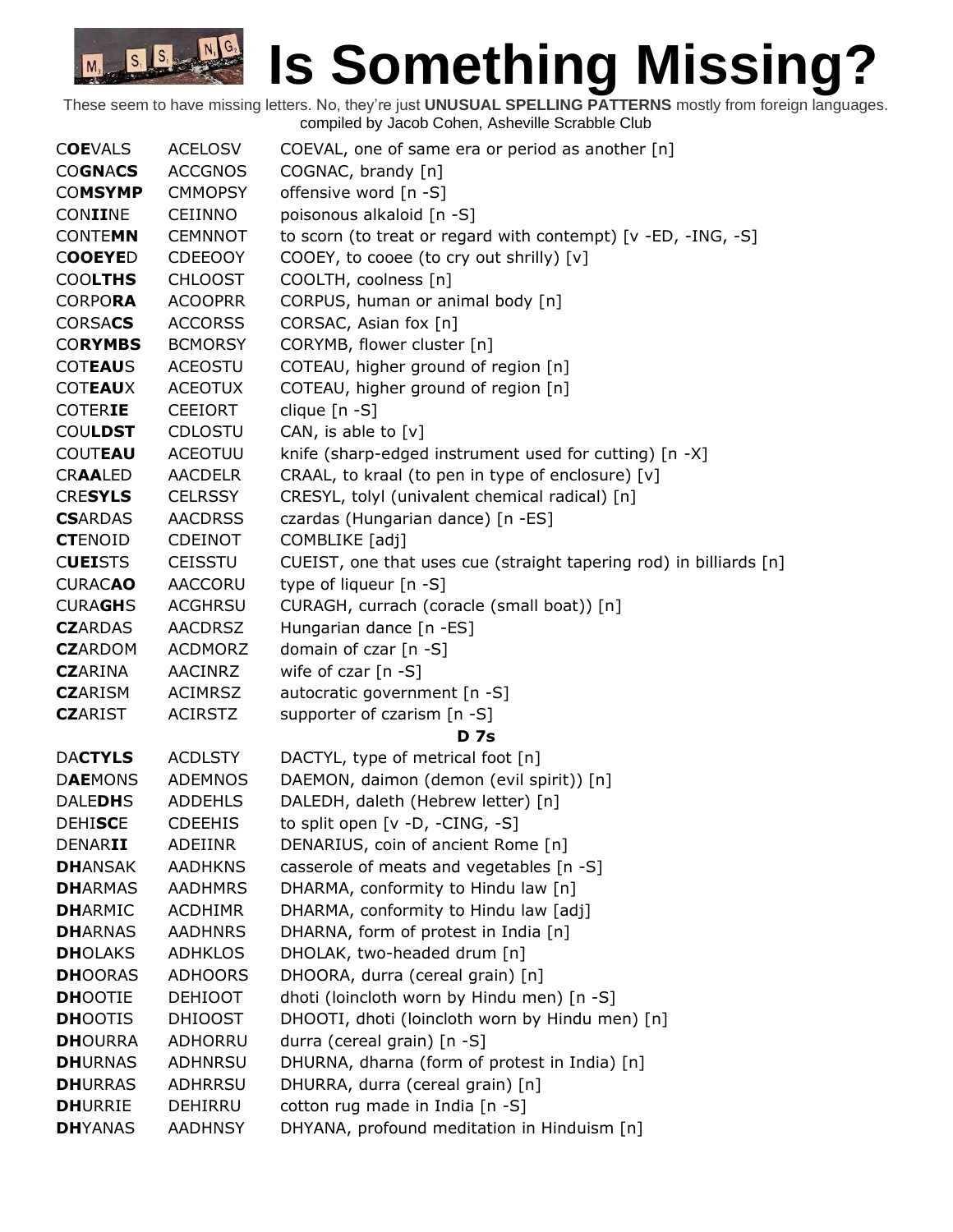| <b>DIEOFFS</b> | <b>DEFFIOS</b> | DIEOFF, sudden decline in population [n]                                      |
|----------------|----------------|-------------------------------------------------------------------------------|
| <b>DIPTYCA</b> | <b>ACDIPTY</b> | diptych (ancient writing tablet) [n -S]                                       |
| <b>DIPTYCH</b> | <b>CDHIPTY</b> | ancient writing tablet $[n - S]$                                              |
| <b>DIRHAMS</b> | <b>ADHIMRS</b> | DIRHAM, monetary unit of Morocco [n]                                          |
| <b>DIRNDLS</b> | <b>DDILNRS</b> | DIRNDL, woman's dress [n]                                                     |
| <b>DJEBELS</b> | <b>BDEEJLS</b> | DJEBEL, jebel (mountain) [n]                                                  |
| <b>DJEMBES</b> | <b>BDEEJMS</b> | DJEMBE, type of African hand drum [n]                                         |
| <b>DJIBBAH</b> | ABBDHIJ        | jibba (long coat worn by Muslim men) [n -S]                                   |
| <b>DJIBBAS</b> | <b>ABBDIJS</b> | DJIBBA, jibba (long coat worn by Muslim men) [n]                              |
| <b>DRACHMA</b> | <b>AACDHMR</b> | former monetary unit of Greece [n -E, -I, -S]                                 |
| <b>DRACHMS</b> | <b>ACDHMRS</b> | DRACHM, unit of weight [n]                                                    |
| <b>DREEING</b> | <b>DEEGINR</b> | DREE, to suffer (to feel pain or distress) [v]                                |
| <b>DREIDLS</b> | <b>DDEILRS</b> | DREIDL, dreidel (spinning toy) [n]                                            |
| <b>DROSHKY</b> | <b>DHKORSY</b> | open carriage [n -KIES]                                                       |
| <b>DROWNDS</b> | <b>DDNORSW</b> | DROWND, to drown (to suffocate in water) [v]                                  |
| <b>DUTEOUS</b> | <b>DEOSTUU</b> | dutiful (obedient (obeying or willing to obey)) [adj]                         |
| <b>DUUMVIR</b> | <b>DIMRUUV</b> | magistrate of ancient Rome [n -S or -I]                                       |
| <b>DUYKERS</b> | <b>DEKRSUY</b> | DUYKER, duiker (small antelope) [n]                                           |
| <b>DYBBUKS</b> | <b>BBDKSUY</b> | DYBBUK, wandering soul in Jewish folklore [n]                                 |
| <b>DYSPNEA</b> | <b>ADENPSY</b> | labored breathing [n -S]                                                      |
|                |                | <b>E</b> 7s                                                                   |
| <b>ECTHYMA</b> | <b>ACEHMTY</b> | virus disease [n -TA]                                                         |
| <b>ECZEMAS</b> | <b>ACEEMSZ</b> | ECZEMA, skin disease [n]                                                      |
| <b>EFFENDI</b> | <b>DEEFFIN</b> | Turkish title of respect [n -S]                                               |
| <b>EIDETIC</b> | <b>CDEEIIT</b> | person able to recall vivid images [n -S]                                     |
| <b>EIDOLIC</b> | CDEIILO        | pertaining to eidolon (phantom (something existing in appearance only)) [adj] |
| <b>EIDOLON</b> | <b>DEILNOO</b> | phantom (something existing in appearance only) [n -LA, -S]                   |
| <b>EIRENIC</b> | <b>CEEIINR</b> | irenic (peaceful in purpose) [adj]                                            |
| <b>EKPWELE</b> | <b>EEEKLPW</b> | former monetary unit of Equatorial Africa (Equatorial Guinea) [n -S]          |
| <b>ENNUYES</b> | <b>EENNSUY</b> | oppressed with ennui (feeling of weariness and discontent) [adj]              |
| <b>ENTREES</b> | <b>EEENRST</b> | ENTREE, principal dish of meal [n]                                            |
| <b>EOBIONT</b> | <b>BEINOOT</b> | type of basic organism $[n -S]$                                               |
| <b>EOLITHS</b> | <b>EHILOST</b> | EOLITH, prehistoric stone tool [n]                                            |
| <b>EONISMS</b> | <b>EIMNOSS</b> | EONISM, adoption of dress and mannerisms of opposite sex [n]                  |
| <b>EOSINES</b> | <b>EEINOSS</b> | EOSINE, eosin (red dye) [n]                                                   |
| <b>EOSINIC</b> | <b>CEIINOS</b> | EOSIN, red dye [adj]                                                          |
| <b>EPEEIST</b> | <b>EEEIPST</b> | one who fences with epee [n -S]                                               |
| <b>EPERGNE</b> | <b>EEEGNPR</b> | ornamental dish [n -S]                                                        |
| <b>EPINAOI</b> | AEIINOP        | EPINAOS, rear vestibule [n]                                                   |
| <b>EPINAOS</b> | <b>AEINOPS</b> | rear vestibule [n -OI]                                                        |
| <b>ETHYNYL</b> | <b>EHLNTYY</b> | univalent chemical radical [n -S]                                             |
| <b>EUPNOEA</b> | <b>AEENOPU</b> | eupnea (normal breathing) [n -S]                                              |
| <b>EXUVIAE</b> | <b>AEEIUVX</b> | EXUVIUM, molted covering of animal [n]                                        |
|                |                | <b>F7s</b>                                                                    |
| <b>FABLIAU</b> | AABFILU        | short metrical tale popular in medieval France [n -X]                         |
| <b>FAIENCE</b> | <b>ACEEFIN</b> | variety of glazed pottery [n -S]                                              |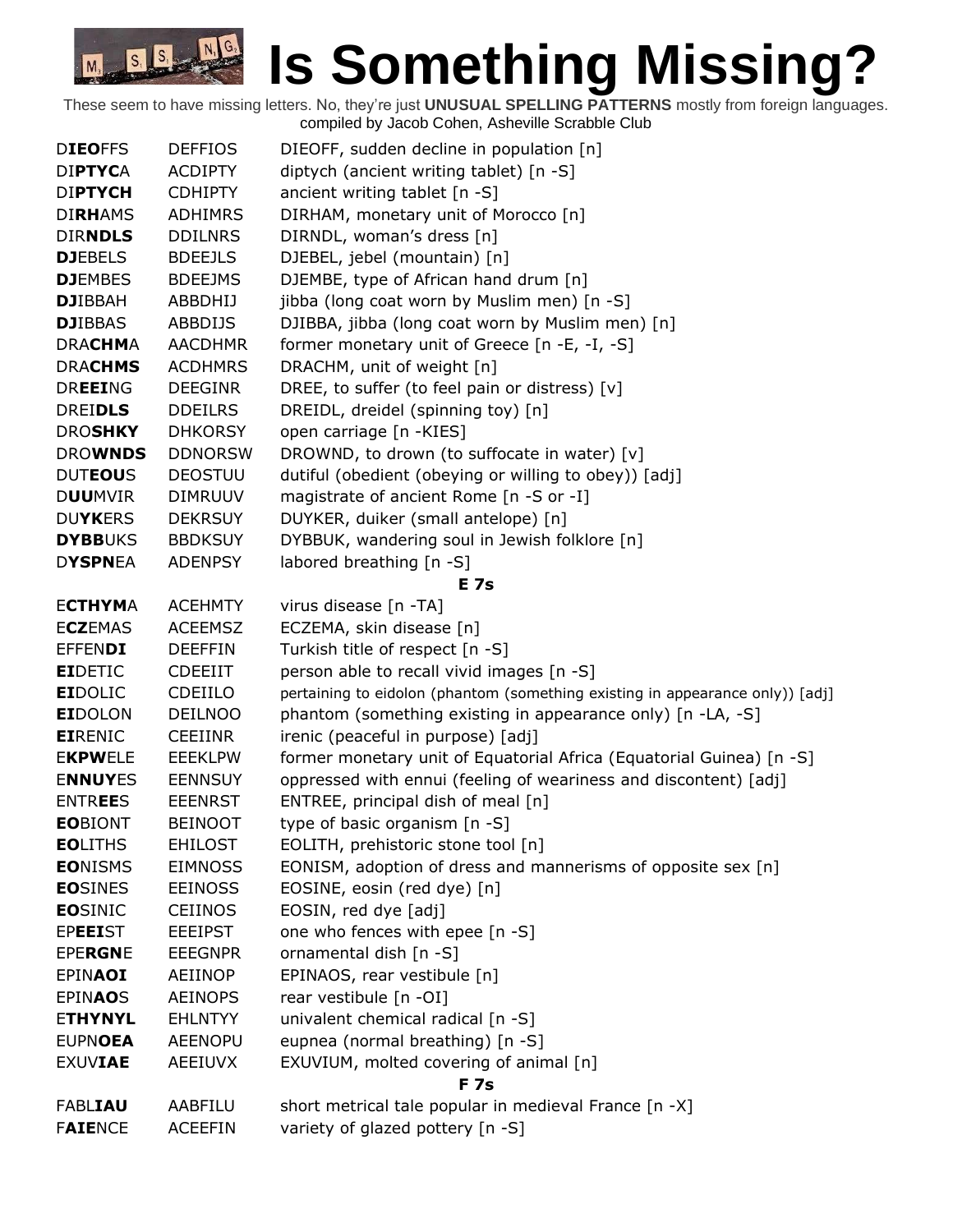| <b>FASCIAE</b>  | <b>AACEFIS</b>  | FASCIA, broad and distinct band of color [n]                         |
|-----------------|-----------------|----------------------------------------------------------------------|
| <b>FATUOUS</b>  | <b>AFOSTUU</b>  | smugly stupid [adj]                                                  |
| <b>FEIJOAS</b>  | <b>AEFIJOS</b>  | FEIJOA, green edible fruit [n]                                       |
| <b>FENNECS</b>  | <b>CEEFNNS</b>  | FENNEC, African fox [n]                                              |
| <b>FIXATIF</b>  | <b>AFFIITX</b>  | substance for preserving paintings or drawings [n -S]                |
| <b>FJORDIC</b>  | <b>CDFIJOR</b>  | FJORD, narrow inlet of sea between steep cliffs [adj]                |
| <b>FLOCCED</b>  | <b>CCDEFLO</b>  | FLOC, to aggregate into floccules $[v]$                              |
| <b>FOLIOED</b>  | <b>DEFILOO</b>  | FOLIO, to number pages of $[v]$                                      |
| <b>FORMYLS</b>  | <b>FLMORSY</b>  | FORMYL, univalent chemical radical [n]                               |
| <b>FOUETTE</b>  | <b>EEFOTTU</b>  | movement in ballet $[n - S]$                                         |
| <b>FRACTUR</b>  | <b>ACFRRTU</b>  | fraktur (style of type) [n -S]                                       |
| <b>FRAKTUR</b>  | <b>AFKRRTU</b>  | style of type [n -S]                                                 |
| <b>FROWSTS</b>  | <b>FORSSTW</b>  | FROWST, to lounge in stuffy room [v]                                 |
| <b>FUEHRER</b>  | EEFHRRU         | fuhrer (leader) [n -S]                                               |
| <b>FUTHARC</b>  | <b>ACFHRTU</b>  | futhark (ancient alphabet) [n -S]                                    |
| <b>FUTHORC</b>  | <b>CFHORTU</b>  | futhark (ancient alphabet) [n -S]                                    |
| <b>FYLFOTS</b>  | <b>FFLOSTY</b>  | FYLFOT, swastika (geometrical figure used as symbol or ornament) [n] |
|                 |                 | G <sub>7s</sub>                                                      |
| <b>GAOLERS</b>  | <b>AEGLORS</b>  | GAOLER, jailer [n]                                                   |
| <b>GASEOUS</b>  | <b>AEGOSSU</b>  | pertaining to gas [adj]                                              |
| <b>GATEAUS</b>  | AAEGSTU         | GATEAU, fancy cake [n]                                               |
| <b>GATEAUX</b>  | AAEGTUX         | GATEAU, fancy cake [n]                                               |
| <b>GEOIDAL</b>  | ADEGILO         | GEOID, hypothetical surface of earth [adj]                           |
| <b>GHARRIS</b>  | <b>AGHIRRS</b>  | GHARRI, gharry (carriage used in India) [n]                          |
| <b>GHAZALS</b>  | <b>AAGHLSZ</b>  | GHAZAL, amatory lyric poem [n]                                       |
| <b>GHERAOS</b>  | <b>AEGHORS</b>  | GHERAO, to coerce by physical means [v]                              |
| <b>GIAOURS</b>  | AGIORSU         | GIAOUR, non-Muslim [n]                                               |
| <b>GJETOST</b>  | <b>EGJOSTT</b>  | hard brown cheese $[n - S]$                                          |
| <b>GLUEING</b>  | EGGILNU         | GLUE, to fasten with glue (adhesive substance) [v]                   |
| <b>GLUIEST</b>  | <b>EGILSTU</b>  | GLUEY, resembling glue [adj]                                         |
| <b>GLYPHIC</b>  | <b>CGHILPY</b>  | GLYPH, ornamental groove [adj]                                       |
| <b>GLYPTIC</b>  | <b>CGILPTY</b>  | art or process of engraving on gems [n -S]                           |
| GOBIOID         | <b>BDGIIOO</b>  | fish of goby family $[n - S]$                                        |
| <b>GOUACHE</b>  | <b>ACEGHOU</b>  | method of painting [n -S]                                            |
| <b>GRAVLAKS</b> | <b>AAGKLRSV</b> | gravlax (cured salmon) [n GRAVLAKS]                                  |
| <b>GUAIACS</b>  | AACGISU         | guaiacum (medicinal resin) [n]                                       |
| <b>GYTTJAS</b>  | <b>AGJSTTY</b>  | GYTTJA, organically rich mud [n]                                     |
|                 |                 | <b>H</b> 7s                                                          |
| <b>HAMZAHS</b>  | <b>AAHHMSZ</b>  | HAMZAH, hamza (Arabic diacritical mark) [n]                          |
| <b>HEAUMES</b>  | AEEHMSU         | HEAUME, medieval helmet [n]                                          |
| <b>HERNIAE</b>  | <b>AEEHINR</b>  | HERNIA, protrusion of organ through its surrounding wall [n]         |
| <b>HIGHTHS</b>  | <b>GHHHIST</b>  | HIGHTH, height (highest point) [n]                                   |
| <b>HIJRAHS</b>  | AHHIJRS         | HIJRAH, hegira (exodus) [n]                                          |
| <b>HRYVNAS</b>  | <b>AHNRSVY</b>  | HRYVNA, hryvnia (monetary unit of Ukraine) [n]                       |
| <b>HRYVNIA</b>  | AHINRVY         | monetary unit of Ukraine [n -S]                                      |
| <b>HRYVNYA</b>  | <b>AHNRVYY</b>  | hryvnia (monetary unit of Ukraine) [n -S]                            |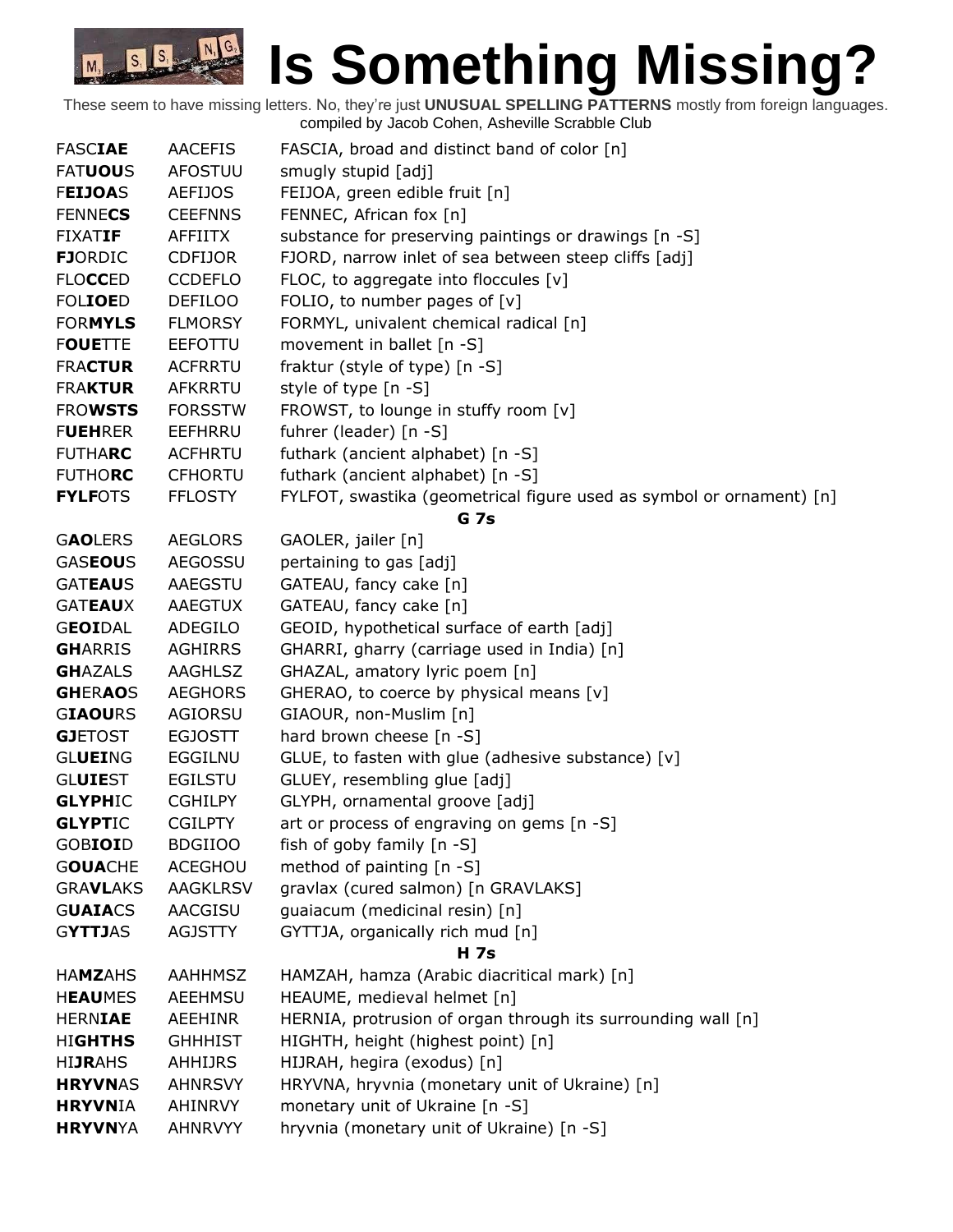## **Is Something Missing?**  $S_1$   $S_2$   $N_1$

These seem to have missing letters. No, they're just **UNUSUAL SPELLING PATTERNS** mostly from foreign languages. compiled by Jacob Cohen, Asheville Scrabble Club

M<sub>3</sub>

| <b>HUGEOUS</b>  | <b>EGHOSUU</b>  | huge (very large) [adj]                                                       |
|-----------------|-----------------|-------------------------------------------------------------------------------|
| <b>HUIPILES</b> | <b>EHIILPSU</b> | HUIPIL, embroidered blouse or dress of Mexico [n]                             |
| <b>HYDRIAE</b>  | ADEHIRY         | HYDRIA, water jar [n]                                                         |
| <b>HYSSOPS</b>  | <b>HOPSSSY</b>  | HYSSOP, medicinal herb [n]                                                    |
|                 |                 | I 7s                                                                          |
| <b>IMPREGN</b>  | <b>EGIMNPR</b>  | to make pregnant [v -ED, -ING, -S]                                            |
| <b>IPOMOEA</b>  | AEIMOOP         | flowering plant [n -S]                                                        |
| <b>ISOGRIV</b>  | <b>GIIORSV</b>  | line drawn on map such that all points have equal grid variation [n -S]       |
| <b>ISTHMIC</b>  | <b>CHIIMST</b>  | pertaining to isthmus (strip of land connecting two larger land masses) [adj] |
| <b>ISTHMUS</b>  | <b>HIMSSTU</b>  | strip of land connecting two larger land masses [n -MI, -ES]                  |
|                 |                 | J <sub>7s</sub>                                                               |
| <b>JAEGERS</b>  | <b>AEEGJRS</b>  | JAEGER, hunter [n]                                                            |
| <b>JAMBEAU</b>  | AABEJMU         | piece of armor for leg [n -X or -S]                                           |
| <b>JODHPUR</b>  | <b>DHJOPRU</b>  | type of boot [n -S]                                                           |
|                 |                 | <b>K7s</b>                                                                    |
| <b>KEITLOA</b>  | AEIKLOT         | rhinoceros $[n -S]$                                                           |
| <b>KHADDAR</b>  | <b>AADDHKR</b>  | cotton cloth [n -S]                                                           |
| <b>KHADDAR</b>  | <b>AADDHKR</b>  | cotton cloth [n -S]                                                           |
| <b>KHANATE</b>  | <b>AAEHKNT</b>  | domain of khan (Asian ruler) [n -S]                                           |
| <b>KHEDAHS</b>  | <b>ADEHHKS</b>  | KHEDAH, keddah (enclosure for elephants) [n]                                  |
| <b>KHEDIVE</b>  | <b>DEEHIKV</b>  | Turkish viceroy [n -S]                                                        |
| <b>KHIRKAH</b>  | <b>AHHIKKR</b>  | patchwork garment [n -S]                                                      |
| <b>KIAUGHS</b>  | AGHIKSU         | KIAUGH, trouble, worry [n]                                                    |
| <b>KIMCHEE</b>  | <b>CEEHIKM</b>  | kimchi (spicy Korean dish of pickled cabbage) [n -S]                          |
| <b>KITSCHY</b>  | <b>CHIKSTY</b>  | garish; gaudy [adj -HIER, -HIEST]                                             |
| <b>KITSCHY</b>  | <b>CHIKSTY</b>  | KITSCH, faddish art or literature [adj]                                       |
| <b>KLATSCH</b>  | <b>ACHKLST</b>  | klatch (social gathering) [n -ES]                                             |
| <b>KLEPHTS</b>  | <b>EHKLPST</b>  | KLEPHT, Greek guerrilla [n]                                                   |
| <b>KOLHOZY</b>  | <b>HKLOOYZ</b>  | KOLKOZ, kolkhoz (collective farm in Russia) [n]                               |
| <b>KOLKHOS</b>  | <b>HKKLOOS</b>  | kolkhoz (collective farm in Russia) [n -ES or -Y]                             |
| <b>KOLKHOZ</b>  | <b>HKKLOOZ</b>  | collective farm in Russia [n -ES or -Y]                                       |
| KOPIYKA         | <b>AIKKOPY</b>  | monetary unit of Ukraine [n -S]                                               |
| KOPIYKY         | <b>IKKOPYY</b>  | KOPIYKA, monetary unit of Ukraine [n -S]                                      |
| <b>KRAALED</b>  | <b>AADEKLR</b>  | KRAAL, to pen in type of enclosure [v]                                        |
| <b>KRYPTON</b>  | <b>KNOPRTY</b>  | gaseous element [n -S]                                                        |
| <b>KVASSES</b>  | <b>AEKSSSV</b>  | KVASS, Russian beer [n]                                                       |
| <b>KVETCHY</b>  | <b>CEHKTVY</b>  | habitually complaining [adj -HIER, -HIEST]                                    |
| <b>KYTHING</b>  | <b>GHIKNTY</b>  | KYTHE, to kithe (to make known) [v]                                           |
|                 |                 | L <sub>7s</sub>                                                               |
| <b>LAAGERS</b>  | AAEGLRS         | LAAGER, to form defensive encampment $[v]$                                    |
| <b>LAMEDHS</b>  | <b>ADEHLMS</b>  | LAMEDH, lamed (Hebrew letter) [n]                                             |
| <b>LAOGAIS</b>  | AAGILOS         | LAOGAI, system of forced-labor camps in China [n]                             |
| <b>LECHWES</b>  | <b>CEEHLSW</b>  | LECHWE, African antelope (Tswana or Sotho) [n]                                |
| <b>LIAISED</b>  | ADEIILS         | LIAISE, to establish liaison [v]                                              |
| <b>LIAISES</b>  | <b>AEIILSS</b>  | LIAISE, to establish liaison [v]                                              |
| LIAISON         | AIILNOS         | means for maintaining communication [n -S]                                    |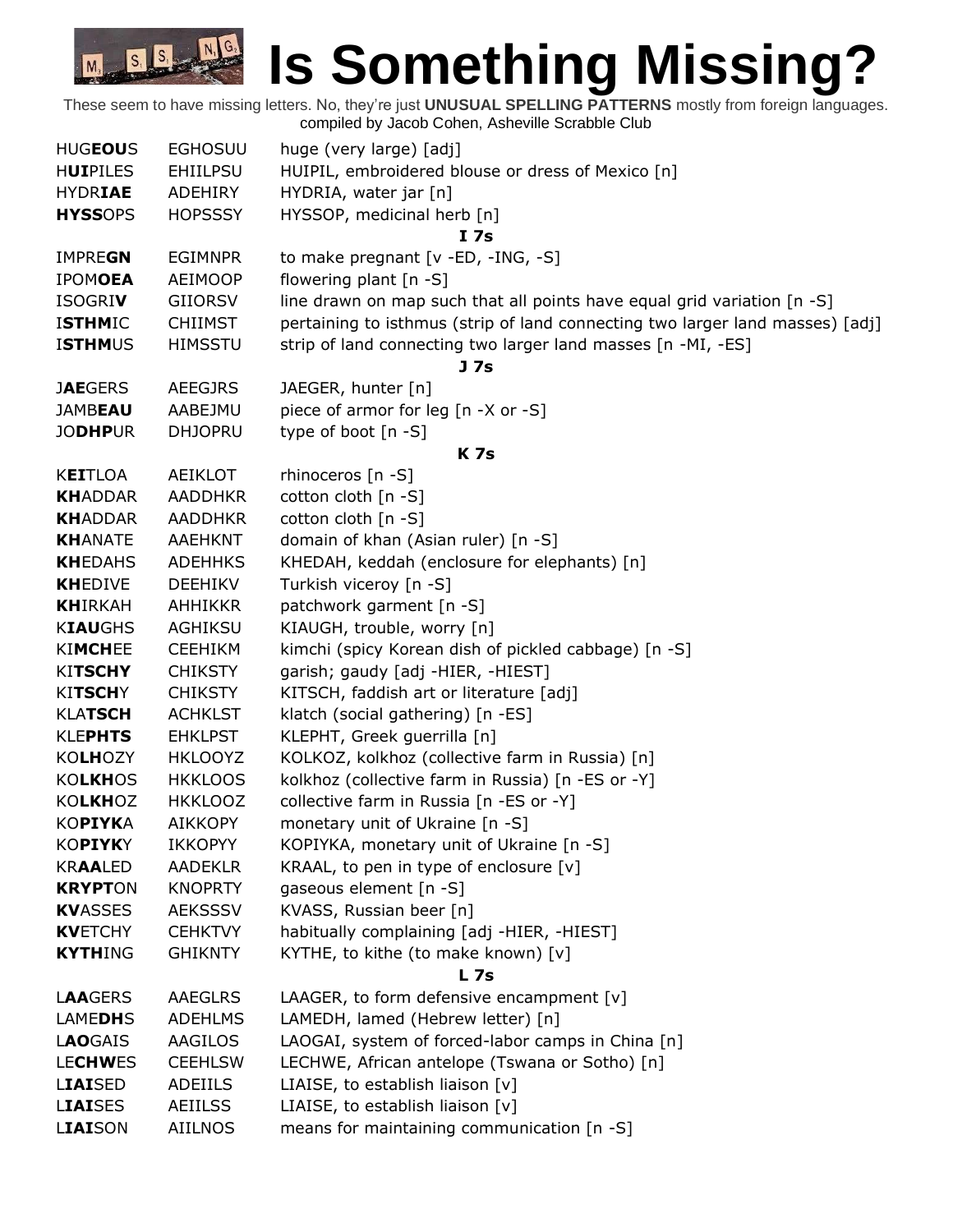| <b>LICHTLY</b> | <b>CHILLTY</b> | lightly (to moderate degree) [adv]                           |
|----------------|----------------|--------------------------------------------------------------|
| <b>LINGUAE</b> | <b>AEGILNU</b> | LINGUA, tongue or tonguelike part [n]                        |
| <b>LIQUEUR</b> | EILQRUU        | sweetened alcoholic beverage [n -S]                          |
| LOIASIS        | <b>AIILOSS</b> | tropical disease caused by eye worms [n -SES, -ES]           |
| <b>LORGNON</b> | <b>GLNNOOR</b> | [pair of eyeglasses with handle [n -S]                       |
| <b>LUTEOUS</b> | <b>ELOSTUU</b> | light to moderate greenish yellow in color [adj]             |
| <b>LYCHNIS</b> | <b>CHILNSY</b> | flowering plant [n -ES]                                      |
| <b>LYTHRUM</b> | <b>HLMRTUY</b> | flowering plant $[n - S]$                                    |
|                |                | <b>M</b> 7s                                                  |
| <b>MACHZOR</b> | <b>ACHMORZ</b> | mahzor (Jewish prayer book) [n -IM]                          |
| <b>MAHJONG</b> | <b>AGHJMNO</b> | game of Chinese origin [n -S]                                |
| <b>MAHUANG</b> | AAGHMNU        | Asian plant [n -S]                                           |
| <b>MANTEAU</b> | <b>AAEMNTU</b> | loose cloak [n -S or -X]                                     |
| <b>MARKKAA</b> | <b>AAAKKMR</b> | MARKKA, former monetary unit of Finland [n]                  |
| <b>MASJIDS</b> | <b>ADIJMSS</b> | MASJID, mosque (Muslim house of worship) [n]                 |
| <b>MECHOUI</b> | <b>CEHIMOU</b> | meal of meat roasted on spit [n -S]                          |
| <b>MEHNDIS</b> | <b>DEHIMNS</b> | MEHNDI, art of painting patterns on skin with henna [n]      |
| <b>MEIOSIS</b> | <b>EIIMOSS</b> | type of cell division [n -S]                                 |
| <b>MEIOTIC</b> | <b>CEIIMOT</b> | MEIOSIS, type of cell division [adj]                         |
| <b>MENSCHY</b> | <b>CEHMNSY</b> | MENSCH, admirable person [adj]                               |
| <b>MEOUING</b> | EGIMNOU        | MEOU, to meow (to make crying sound of cat) $[v]$            |
| <b>METHYLS</b> | <b>EHLMSTY</b> | METHYL, univalent radical [n]                                |
| <b>MIAOUED</b> | ADEIMOU        | MIAOU, to meow (to make crying sound of cat) [v]             |
| <b>MIAOWED</b> | ADEIMOW        | MIAOW, to meow (to make crying sound of cat) [v]             |
| <b>MIAULED</b> | ADEILMU        | MIAUL, to meow (to make crying sound of cat) [v]             |
| <b>MIGNONS</b> | <b>GIMNNOS</b> | MIGNON, cut of beef [n]                                      |
| <b>MIHRABS</b> | <b>ABHIMRS</b> | MIHRAB, niche in mosque [n]                                  |
| <b>MIKVAHS</b> | <b>AHIKMSV</b> | MIKVAH, place for ritual bath for Orthodox Jews [n]          |
| <b>MIKVEHS</b> | <b>EHIKMSV</b> | MIKVEH, mikvah (place for ritual bath for Orthodox Jews) [n] |
| <b>MILCHIG</b> | <b>CGHIILM</b> | made of or derived from milk [adj]                           |
| <b>MILIEUS</b> | <b>EIILMSU</b> | MILIEU, environment [n]                                      |
| <b>MILIEUX</b> | <b>EIILMUX</b> | MILIEU, environment [n]                                      |
| <b>MIMEOED</b> | <b>DEEIMMO</b> | MIMEO, to make copies of by use of mimeograph [v]            |
| <b>MISTEUK</b> | <b>EIKMSTU</b> | MISTAKE, to interpret wrongly [v]                            |
| <b>MITSVAH</b> | <b>AHIMSTV</b> | mitzvah (commandment of Jewish law) [n -S or -VOTH]          |
| <b>MITZVAH</b> | <b>AHIMSTZ</b> | commandment of Jewish law [n -S or -VOTH]                    |
| <b>MOGHULS</b> | <b>GHLMOSU</b> | MOGHUL, mogul (important person) [n]                         |
| <b>MOLLUSC</b> | <b>CLLMOSU</b> | mollusk, any of phylum of soft-bodied invertebrates [n -S]   |
| <b>MORCEAU</b> | <b>ACEMORU</b> | short literary or musical composition [n -X]                 |
| <b>MOUILLE</b> | EILLMOU        | pronounced with front of tongue against palate [adj]         |
| <b>MUGHALS</b> | <b>AGHLMSU</b> | MUGHAL, mogul (important person) [n]                         |
| <b>MUKHTAR</b> | <b>AHKMRTU</b> | head of government of town in Arabic countries [n -S]        |
| <b>MUNTJAC</b> | <b>ACJMNTU</b> | small Asian deer [n -S]                                      |
| <b>MUNTJAK</b> | <b>AJKMNTU</b> | muntjac (small Asian deer) [n -S]                            |
| <b>MUUMUUS</b> | <b>MMSUUUU</b> | MUUMUU, long, loose dress [n]                                |
| <b>MUZHIKS</b> | <b>HIKMSUZ</b> | MUZHIK, Russian peasant [n]                                  |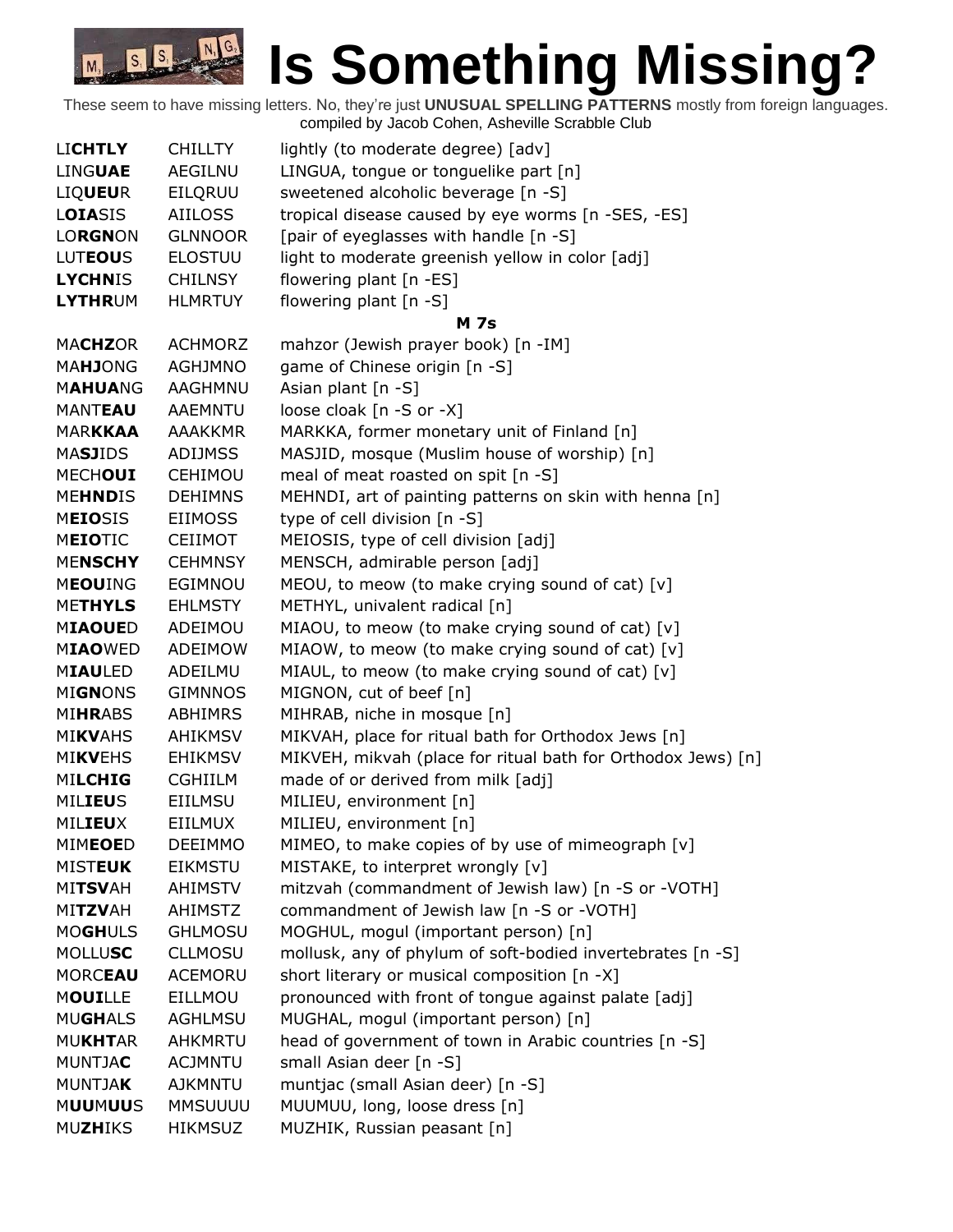| <b>MUZJIKS</b> | <b>IJKMSUZ</b> | MUZJIK, muzhik (Russian peasant) [n]                                     |
|----------------|----------------|--------------------------------------------------------------------------|
| <b>MYNHEER</b> | <b>EEHMNRY</b> | Dutch title of courtesy for man [n -S]                                   |
| <b>MYRRHIC</b> | <b>CHIMRRY</b> | MYRRH, aromatic gum resin [adj]                                          |
|                |                | <b>N 7s</b>                                                              |
| <b>NAIADES</b> | <b>AADEINS</b> | NAIAD, water nymph [n]                                                   |
| <b>NAPHTOL</b> | <b>AHLNOPT</b> | chemical compound [n -S]                                                 |
| <b>NAUPLII</b> | AIILNPU        | NAUPLIUS, form of certain crustaceans [n]                                |
| <b>NICOISE</b> | <b>CEIINOS</b> | served with black olives, tomatoes, olive oil, and often anchovies [adj] |
| <b>NILGHAI</b> | <b>AGHIILN</b> | nilgai (large antelope) [n -S]                                           |
| <b>NILGHAU</b> | <b>AGHILNU</b> | nilgai (large antelope) [n -S]                                           |
| <b>NIQAABS</b> | AABINQS        | NIQAAB, niqab (veil worn by some Muslim women) [n]                       |
| <b>NIVEOUS</b> | <b>EINOSUV</b> | resembling snow [adj]                                                    |
| <b>NOCUOUS</b> | <b>CNOOSUU</b> | harmful (capable of harming) [adj]                                       |
| <b>NOSTOCS</b> | <b>CNOOSST</b> | NOSTOC, freshwater alga [n]                                              |
| <b>NOUVEAU</b> | <b>AENOUUV</b> | newly arrived or developed [adj]                                         |
| <b>NUDZHES</b> | <b>DEHNSUZ</b> | NUDZH, to noodge (to nag (to find fault incessantly)) [v]                |
|                |                | <b>07s</b>                                                               |
| <b>OBIISMS</b> | <b>BIIMOSS</b> | OBIISM, obeahism (use of obeah) [n]                                      |
| <b>OBLOQUY</b> | <b>BLOOQUY</b> | abusive language [n -UIES]                                               |
| <b>OBSEQUY</b> | <b>BEOQSUY</b> | funeral rite [n -UIES]                                                   |
| <b>OCHREAE</b> | <b>ACEEHOR</b> | OCHREA, ocrea (sheathing plant part) [n]                                 |
| <b>OCHREAE</b> | <b>ACEEHOR</b> | OCHREA, ocrea (sheathing plant part) [n]                                 |
| <b>OCHREAE</b> | <b>ACEEHOR</b> | OCHREA, ocrea (sheathing plant part) [n]                                 |
| <b>OENOMEL</b> | <b>EELMNOO</b> | ancient Greek beverage of wine and honey [n -S]                          |
| <b>OEUVRES</b> | <b>EEORSUV</b> | OEUVRE, work of art [n]                                                  |
| <b>OGDOADS</b> | ADDGOOS        | OGDOAD, group of eight [n]                                               |
| <b>OIDIOID</b> | <b>DDIIIOO</b> | OIDIUM, type of fungus (any of major group of lower plants) [adj]        |
| <b>OINOMEL</b> | EILMNOO        | oenomel (ancient Greek beverage of wine and honey) [n -S]                |
| <b>OOLONGS</b> | <b>GLNOOOS</b> | OOLONG, dark Chinese tea [n]                                             |
| <b>OOMIACK</b> | <b>ACIKMOO</b> | umiak (open Inuit boat) (Inuit) [n -S]                                   |
| <b>OOMIACS</b> | <b>ACIMOOS</b> | OOMIAC, umiak (open Inuit boat) (Inuit) [n]                              |
| <b>OOMIAKS</b> | <b>AIKMOOS</b> | OOMIAK, umiak (open Inuit boat) (Inuit) [n]                              |
| <b>OORALIS</b> | <b>AILOORS</b> | OORALI, curare (arrow poison) (Carib) [n]                                |
| <b>OOTHECA</b> | <b>ACEHOOT</b> | egg case of certain insects [n -E]                                       |
| <b>OPPUGNS</b> | <b>GNOPPSU</b> | OPPUGN, to assail with argument [v]                                      |
| <b>OSSEOUS</b> | <b>EOOSSSU</b> | resembling bone [adj]                                                    |
| <b>OSTEOID</b> | DEIOOST        | uncalcified bone matrix [n -S]                                           |
| <b>OUABAIN</b> | AABINOU        | cardiac stimulant [n -S]                                                 |
| OUGUIYA        | AGIOUUY        | monetary unit of Mauritania [n -S]                                       |
|                |                | <b>P</b> 7s                                                              |
| <b>PAEONIC</b> | <b>ACEINOP</b> | PAEON, metrical foot of four syllables [adj]                             |
| <b>PASHKAS</b> | <b>AAHKPSS</b> | PASHKA, paskha (Russian dessert eaten at Easter) [n]                     |
| <b>PASKHAS</b> | <b>AAHKPSS</b> | PASKHA, Russian dessert eaten at Easter [n]                              |
| <b>PENTYLS</b> | <b>ELNPSTY</b> | PENTYL, amyl (univalent radical) [n]                                     |
| <b>PEREION</b> | <b>EEINOPR</b> | thorax of some crustaceans [n -S or -IA]                                 |
| <b>PFENNIG</b> | <b>EFGINNP</b> | formerly used bronze coin of Germany [n -E, -S]                          |
|                |                |                                                                          |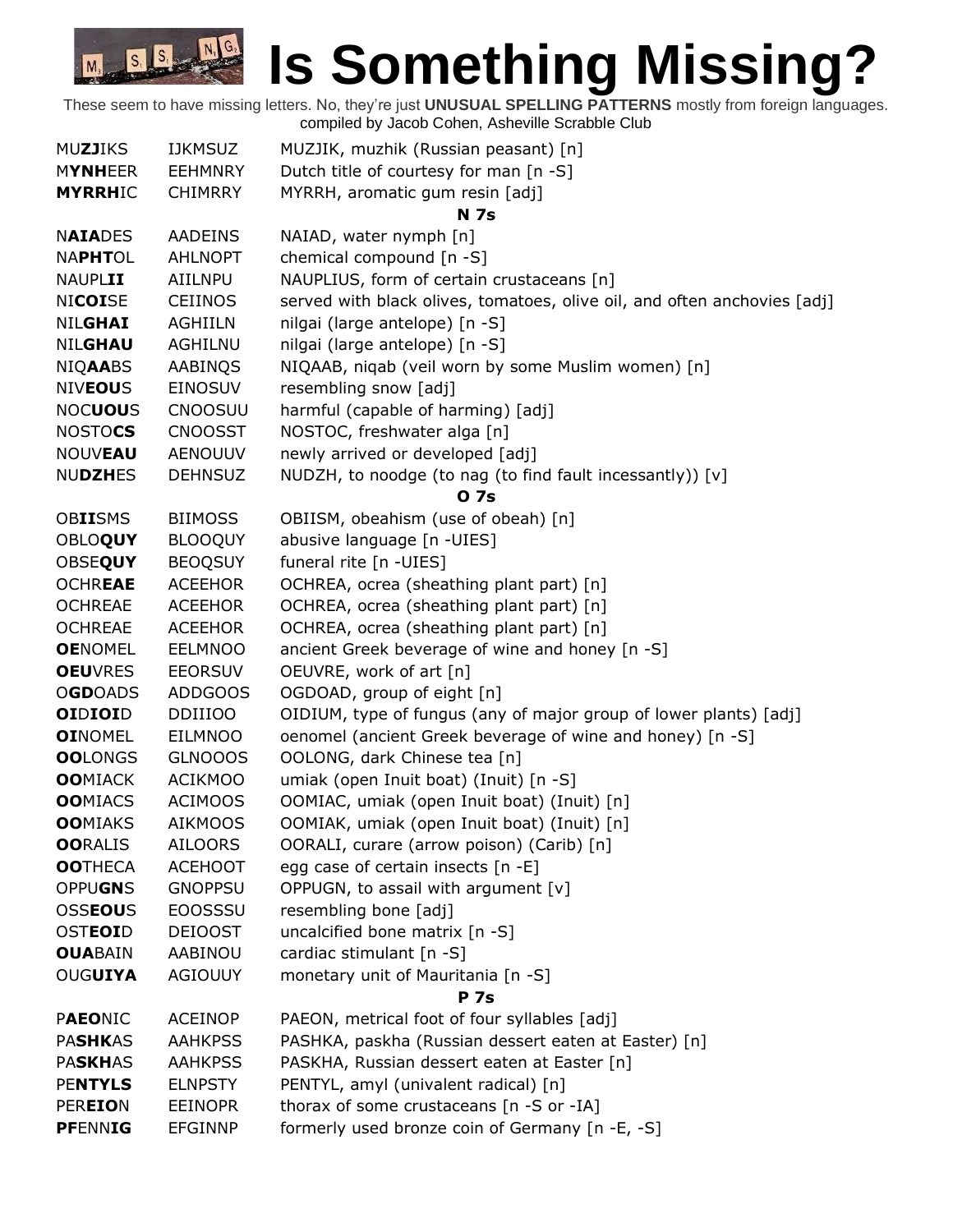| <b>PHARYNX</b>  | <b>AHNPRXY</b> | section of digestive tract [n -NGES, -ES]                                                                 |
|-----------------|----------------|-----------------------------------------------------------------------------------------------------------|
| <b>PHLEGMS</b>  | <b>EGHLMPS</b> | PHLEGM, thick mucus secreted in air passages [n]                                                          |
| <b>PHLEGMY</b>  | <b>EGHLMPY</b> | resembling phlegm (thick mucus secreted in air passages) [adj -MIER, -MIEST]                              |
| <b>PHRATRY</b>  | <b>AHPRRTY</b> | tribal unit among primitive peoples [n -RIES]                                                             |
| <b>PHRENSY</b>  | <b>EHNPRSY</b> | to frenzy (to make frantic) [v -SIED, -SIES, -ING]                                                        |
| <b>PHYLLOS</b>  | <b>HLLOPSY</b> | PHYLLO, very thin pastry dough [n]                                                                        |
| <b>PHYTINS</b>  | <b>HINPSTY</b> | PHYTIN, calcium-magnesium salt [n]                                                                        |
| <b>PHYTOLS</b>  | <b>HLOPSTY</b> | PHYTOL, alcohol (flammable liquid) [n]                                                                    |
| <b>PHYTONS</b>  | <b>HNOPSTY</b> | PHYTON, structural unit of plant [n]                                                                      |
| <b>PICEOUS</b>  | <b>CEIOPSU</b> | glossy-black in color [adj]                                                                               |
| <b>PIEINGS</b>  | <b>EGIINPS</b> | PIEING, act of throwing pie at public figure [n]                                                          |
| <b>PILEOUS</b>  | <b>EILOPSU</b> | pilose (covered with hair) [adj]                                                                          |
| PIROGHI         | <b>GHIIOPR</b> | PIROG, large Russian pastry [n]                                                                           |
| <b>PIROJKI</b>  | <b>IIJKOPR</b> | PIROZHOK, small Russian pastry [n]                                                                        |
| <b>PITEOUS</b>  | <b>EIOPSTU</b> | pitiful (arousing pity) [adj]                                                                             |
| <b>PLATEAU</b>  | AAELPTU        | level stretch of elevated land [n -S or -X] / to reach period or condition of stability [v -ED, -ING, -S] |
| <b>PLEIADS</b>  | <b>ADEILPS</b> | PLEIAD, group of seven illustrious persons [n]                                                            |
| <b>POLYNYA</b>  | <b>ALNOPYY</b> | area of open water surrounded by sea ice [n -S or -YI]                                                    |
| <b>PRACTIC</b>  | <b>ACCIPRT</b> | practical [adj]                                                                                           |
| <b>PRAETOR</b>  | <b>AEOPRRT</b> | ancient Roman magistrate [n]                                                                              |
| <b>PRAJNAS</b>  | <b>AAJNPRS</b> | PRAJNA, ultimate knowledge in Buddhism and Hinduism [n]                                                   |
| <b>PREEING</b>  | <b>EEGINPR</b> | PREE, to test by tasting $[v]$                                                                            |
| <b>PROPYLS</b>  | <b>LOPPRSY</b> | PROPYL, univalent radical [n]                                                                             |
| <b>PROTYLS</b>  | <b>LOPRSTY</b> | PROTYL, protyle (hypothetical substance from which all elements are supposedly derived) [n]               |
| <b>PSALMED</b>  | <b>ADELMPS</b> | PSALM, to praise in psalms (sacred songs) [v]                                                             |
| <b>PSALMIC</b>  | <b>ACILMPS</b> | of or pertaining to psalm [adj]                                                                           |
| <b>PSALTER</b>  | <b>AELPRST</b> | book of psalms [n -S]                                                                                     |
| <b>PSALTRY</b>  | <b>ALPRSTY</b> | psaltery (ancient stringed musical instrument) [n -RIES]                                                  |
| <b>PSAMMON</b>  | <b>AMMNOPS</b> | group of microorganisms living in waterlogged sands [n -S]                                                |
| <b>PSCHENT</b>  | <b>CEHNPST</b> | crown worn by ancient Egyptian kings [n -S]                                                               |
| <b>PSEUDOS</b>  | <b>DEOPSSU</b> | PSEUDO, pseud (person pretending to be intellectual) [n]                                                  |
| <b>PSHAWED</b>  | <b>ADEHPSW</b> | PSHAW, to utter expression of disapproval [v]                                                             |
| <b>PSIONIC</b>  | <b>CIINOPS</b> | pertaining to practical use of psychic powers [adj]                                                       |
| <b>PSOATIC</b>  | <b>ACIOPST</b> | PSOAS, muscle of loin [adj]                                                                               |
| <b>PSOCIDS</b>  | <b>CDIOPSS</b> | PSOCID, minute winged insect [n]                                                                          |
| <b>PSYCHED</b>  | <b>CDEHPSY</b> | PSYCH, to put into proper frame of mind [v]                                                               |
| <b>PSYCHES</b>  | <b>CEHPSSY</b> | PSYCHE, mental structure of person [n]                                                                    |
| <b>PSYCHIC</b>  | <b>CCHIPSY</b> | one sensitive to extrasensory phenomena [n -S]                                                            |
| <b>PSYCHOS</b>  | <b>CHOPSSY</b> | PSYCHO, mentally unstable person [n]                                                                      |
| <b>PSYLLAS</b>  | <b>ALLPSSY</b> | PSYLLA, any of various plant lice [n]                                                                     |
| <b>PSYLLID</b>  | <b>DILLPSY</b> | psylla (any of various plant lice) [n -S]                                                                 |
| <b>PSYWARS</b>  | <b>APRSSWY</b> | PSYWAR, psychological warfare [n]                                                                         |
| <b>PTERINS</b>  | <b>EINPRST</b> | PTERIN, chemical compound [n]                                                                             |
| <b>PTERYLA</b>  | <b>AELPRTY</b> | feathered area on skin of bird $[n -E]$                                                                   |
| <b>PT</b> ISANS | <b>AINPSST</b> | PTISAN, tea of herbs or barley [n]                                                                        |
| <b>PTOMAIN</b>  | <b>AIMNOPT</b> | ptomaine (compound produced by decomposition of protein) [n -S]                                           |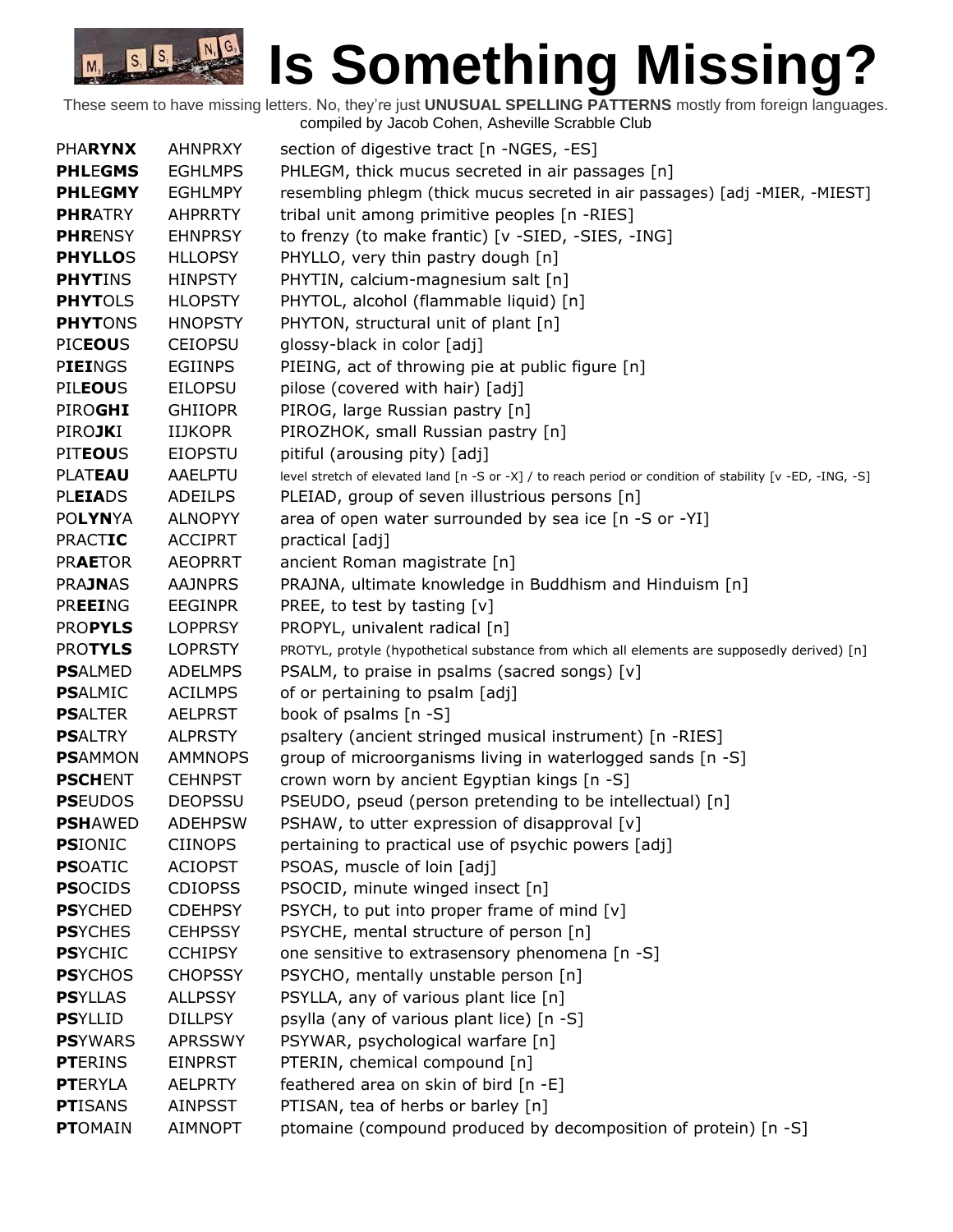| <b>PTYALIN</b>                   | <b>AILNPTY</b>            | salivary enzyme [n -S]                                                     |
|----------------------------------|---------------------------|----------------------------------------------------------------------------|
| <b>PURLIEU</b>                   | EILPRUU                   | outlying or neighboring area [n -S or -X]                                  |
| <b>PYKNICS</b>                   | <b>CIKNPSY</b>            | PYKNIC, person having broad, stocky build [n]                              |
| <b>PYRRHIC</b>                   | <b>CHIPRRY</b>            | type of metrical foot [n -S]                                               |
| <b>PYRROLS</b>                   | <b>LOPRRSY</b>            | PYRROL, pyrrole (chemical compound) [n]                                    |
| <b>PYSANKA</b>                   | <b>AAKNPSY</b>            | hand-painted Ukrainian Easter egg [n -KY]                                  |
| <b>PYSANKY</b>                   | <b>AKNPSYY</b>            | PYSANKA, hand-painted Ukrainian Easter egg [n]                             |
|                                  |                           | <b>Q</b> 7s                                                                |
| QAWWALI                          | AAILQWW                   | style of Muslim music [n -S]                                               |
| <b>QUAERES</b>                   | <b>AEEQRSU</b>            | QUAERE, question [n]                                                       |
| QUAICHS                          | <b>ACHIQSU</b>            | QUAICH, small drinking vessel [n]                                          |
| QUAIGHS                          | AGHIQSU                   | QUAIGH, quaich (small drinking vessel) [n]                                 |
| QUETZAL                          | <b>AELQTUZ</b>            | tropical bird [n]                                                          |
| <b>QUEUERS</b>                   | EEQRSUU                   | QUEUER, one that queues (to line up) [n]                                   |
| QUEUING                          | EGINQUU                   | QUEUE, to line up [v]                                                      |
| QUOINED                          | DEINOQU                   | QUOIN, to secure with type of wedge [v]                                    |
| QUOITED                          | DEIOQTU                   | QUOIT, to play throwing game similar to ringtoss [v]                       |
| QUOKKAS                          | AKKOQSU                   | QUOKKA, short-tailed wallaby [n]                                           |
| QWERTYS                          | <b>EQRSTWY</b>            | QWERTY, standard keyboard [n]                                              |
|                                  |                           | <b>R</b> 7s                                                                |
| <b>RADIOED</b>                   | ADDEIOR                   | RADIO, to transmit by radio (apparatus for wireless communication) [v]     |
| <b>RADIOES</b>                   | <b>ADEIORS</b>            | RADIO, to transmit by radio (apparatus for wireless communication) [v]     |
| <b>RESEAUS</b>                   | <b>AEERSSU</b>            | RESEAU, filter screen for making color films [n]                           |
| <b>RESEAUX</b>                   | <b>AEERSUX</b>            | RESEAU, filter screen for making color films [n]                           |
| <b>RHABDOM</b>                   | <b>ABDHMOR</b>            | rodlike structure in retinula (neural receptor of arthropod's eye) [n -S]  |
| <b>RHYTONS</b>                   | <b>HNORSTY</b>            | RHYTON, ancient Greek drinking horn [n]                                    |
| <b>RODEOED</b>                   | <b>DDEEOOR</b>            | RODEO, to perform cowboy skills in contest [v]                             |
| <b>RONDEAU</b>                   | ADENORU                   | short poem of fixed form [n -X]                                            |
| <b>ROOIBOS</b>                   | <b>BIOOORS</b>            | South African evergreen shrub [n -ES]                                      |
| <b>ROUILLE</b>                   | <b>EILLORU</b>            | peppery garlic sauce [n -S]                                                |
| <b>ROULEAU</b>                   | AELORUU                   | roll of coins wrapped in paper [n -S or -X]                                |
| <b>RUFIYAA</b>                   | AAFIRUY                   | monetary unit of Maldives [n RUFIYAA]                                      |
|                                  |                           | <b>S</b> 7s                                                                |
| <b>SABKHAS</b>                   | <b>AABHKSS</b>            | SABKHA, coastal, flat, periodically flooded area in northern Africa [n]    |
| <b>SADDHUS</b>                   | <b>ADDHSSU</b>            | SADDHU, sadhu (Hindu holy man) [n]                                         |
| <b>SAGUARO</b>                   | AAGORSU                   | tall cactus $[n -S]$                                                       |
| <b>SAHUARO</b>                   | AAHORSU<br><b>AAALMSS</b> | saguaro (tall cactus) [n -S]                                               |
| <b>SALAAMS</b><br><b>SAMADHI</b> | <b>AADHIMS</b>            | SALAAM, to greet with low bow [v]<br>state of concentration in yoga [n -S] |
| <b>SAMBHAR</b>                   | <b>AABHMRS</b>            | sambar (large Asian deer) [n -S]                                           |
| <b>SAMBHUR</b>                   | <b>ABHMRSU</b>            | sambar (large Asian deer) [n -S]                                           |
| <b>SAMECHS</b>                   | <b>ACEHMSS</b>            | SAMECH, samek (Hebrew letter) [n]                                          |
| <b>SAMEKHS</b>                   | <b>AEHKMSS</b>            | SAMEKH, samek (Hebrew letter) [n]                                          |
| SAYYIDS                          | ADISSYY                   | SAYYID, lord; sir -- used as title of respect for Muslim dignitary [n]     |
| <b>SCHLEPP</b>                   | <b>CEHLPPS</b>            | to schlep (to lug or drag) [v -ED, -ING, -S]                               |
| <b>SCHLEPS</b>                   | <b>CEHLPSS</b>            | SCHLEP, to lug or drag [v]                                                 |
|                                  |                           |                                                                            |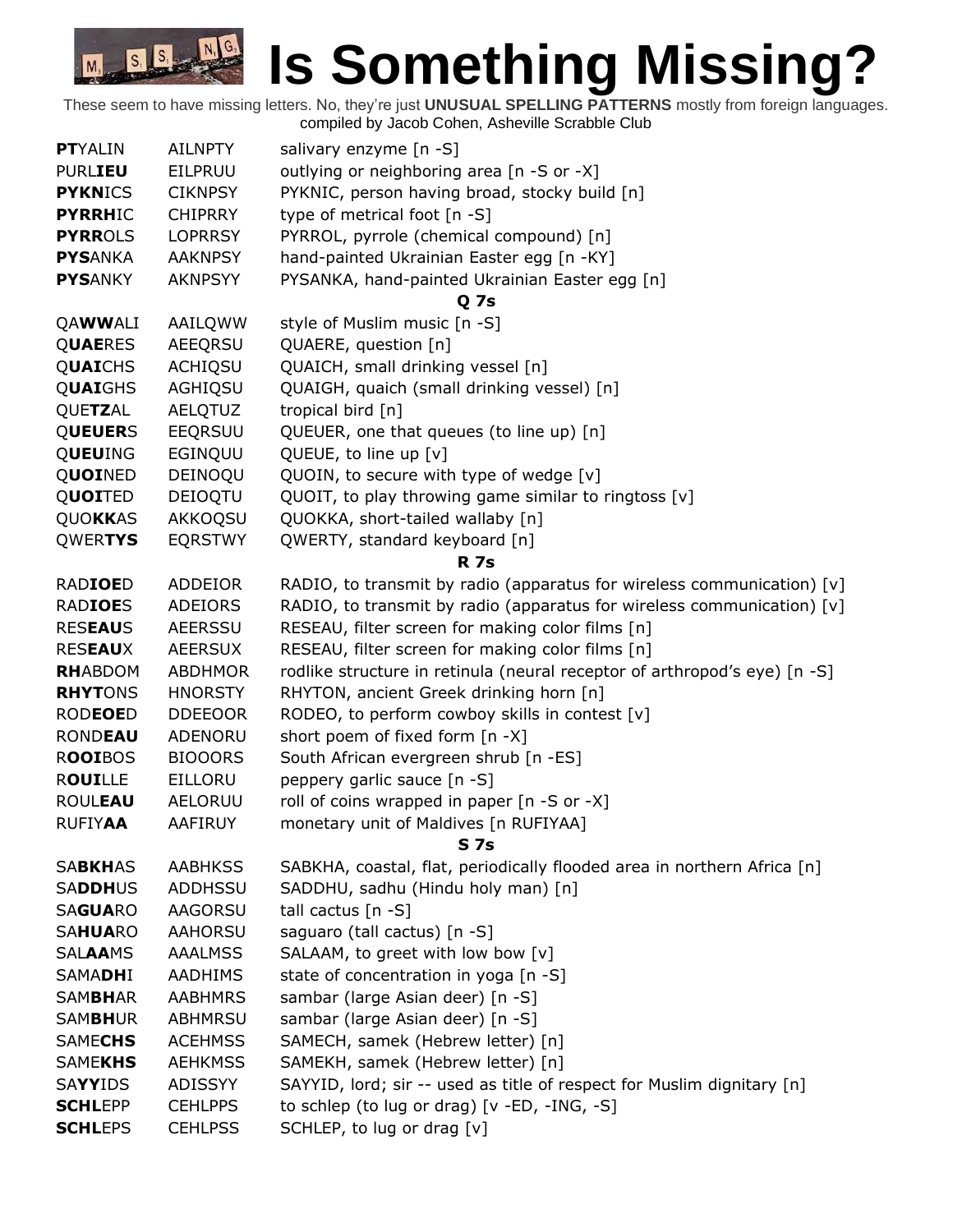| <b>SCHLOCK</b> | <b>CCHKLOS</b> | inferior merchandise [n -S]                                                                                    |
|----------------|----------------|----------------------------------------------------------------------------------------------------------------|
| <b>SCHLONG</b> | <b>CGHLNOS</b> | offensive word [n -S]                                                                                          |
| <b>SCHLUBS</b> | <b>BCHLSSU</b> | SCHLUB, stupid or unattractive person [n]                                                                      |
| <b>SCHLUMP</b> | <b>CHLMPSU</b> | to go about lazily or sloppily dressed [v -ED, -ING, -S                                                        |
| <b>SCHMALZ</b> | <b>ACHLMSZ</b> | schmaltz (excessive sentimentality) [n -ES]                                                                    |
| <b>SCHMEAR</b> | <b>ACEHMRS</b> | to schmeer (to bribe (to practice bribery)) [v -ED, -ING, -S]                                                  |
| <b>SCHMEER</b> | <b>CEEHMRS</b> | to bribe (to practice bribery) [v -ED, -ING, -S]                                                               |
| <b>SCHMOES</b> | <b>CEHMOSS</b> | SCHMO, stupid person [n] / SCHMOE, schmo (stupid person) [n]                                                   |
| <b>SCHMOOS</b> | <b>CHMOOSS</b> | to schmooze (to gossip (to talk idly about affairs of others)) [v -ED, -ING, -ES]                              |
| <b>SCHMUCK</b> | <b>CCHKMSU</b> | to hit or flatten [v -ED, -ING, -S]                                                                            |
| <b>SCHMUTZ</b> | <b>CHMSTUZ</b> | dirt, grime [n -ES]                                                                                            |
| <b>SCHNAPS</b> | <b>ACHNPSS</b> | schnapps (strong liquor) [n SCHNAPS]                                                                           |
| <b>SCHNEID</b> | <b>CDEHINS</b> | losing streak [n -S]                                                                                           |
| <b>SCHNOOK</b> | <b>CHKNOOS</b> | easily deceived person [n -S]                                                                                  |
| <b>SCHNOZZ</b> | <b>CHNOSZZ</b> | schnoz (nose) [n -ES]                                                                                          |
| <b>SCHORLS</b> | <b>CHLORSS</b> | SCHORL, mineral (naturally occurring inorganic substance having characteristic set of physical properties) [n] |
| <b>SCHRIKS</b> | <b>CHIKRSS</b> | SCHRIK, sudden fright [n]                                                                                      |
| <b>SCHRODS</b> | <b>CDHORSS</b> | SCHROD, scrod (young cod) [n]                                                                                  |
| <b>SCHTICK</b> | <b>CCHIKST</b> | shtick (entertainment routine) [n -S]                                                                          |
| <b>SCHTIKS</b> | <b>CHIKSST</b> | SCHTIK, shtick (entertainment routine) [n]                                                                     |
| <b>SCHTUPS</b> | <b>CHPSSTU</b> | SCHTUP, offensive word [v]                                                                                     |
| <b>SCHUITS</b> | <b>CHISSTU</b> | SCHUIT, Dutch sailing vessel [n]                                                                               |
| <b>SCHVITZ</b> | <b>CHISTVZ</b> | to shvitz (to sweat (to perspire (to give off moisture through pores of skin))) [v -ED, -ING, -S]              |
| <b>SCORIAE</b> | <b>ACEIORS</b> | SCORIA, refuse of smelted metal or ore [n]                                                                     |
| <b>SCRAICH</b> | <b>ACCHIRS</b> | to utter shrill cry $[v - ED, -ING, -S]$                                                                       |
| <b>SCRAIGH</b> | <b>ACGHIRS</b> | to scraich (to utter shrill cry) [v -ED, -ING, -S]                                                             |
| <b>SCYPHUS</b> | <b>CHPSSUY</b> | Greek cup with two handles [n -HI]                                                                             |
| <b>SEEABLE</b> | ABEEELS        | SEE, to perceive with eyes [adj]                                                                               |
| <b>SEEINGS</b> | <b>EEGINSS</b> | SEEING, act of one that sees [n]                                                                               |
| <b>SENARII</b> | AEIINRS        | SENARIUS, Greek or Latin verse consisting of six metrical feet [n]                                             |
| <b>SENHORA</b> | <b>AEHNORS</b> | married Portuguese or Brazilian woman [n -S]                                                                   |
| <b>SENHORS</b> | <b>EHNORSS</b> | SENHOR, Portuguese or Brazilian gentleman [n]                                                                  |
| <b>SEQUOIA</b> | AEIOQSU        | large evergreen tree [n -S]                                                                                    |
| <b>SFERICS</b> | <b>CEFIRSS</b> | electronic detector of storms [n SFERICS]                                                                      |
| <b>SFUMATO</b> | AFMOSTU        | technique used in painting [n -S]                                                                              |
| <b>SHAIKHS</b> | <b>AHHIKSS</b> | SHAIKH, sheik (Arab chief) [n]                                                                                 |
| <b>SHAUGHS</b> | <b>AGHHSSU</b> | SHAUGH, thicket (dense growth of shrubs or small trees) [n]                                                    |
| <b>SHAYKHS</b> | <b>AHHKSSY</b> | SHAYKH, sheik (Arab chief) [n]                                                                                 |
| <b>SHEUCHS</b> | <b>CEHHSSU</b> | sheugh (ditch) [n]                                                                                             |
| <b>SHEUGHS</b> | <b>EGHHSSU</b> | SHEUGH, ditch [n]                                                                                              |
| <b>SHLEPPS</b> | <b>EHLPPSS</b> | SHLEPP, to schlep (to lug or drag) [v]                                                                         |
| <b>SHLEPPY</b> | <b>EHLPPSY</b> | schleppy (shabby, run-down) [adj -PPIER, -PPIEST]                                                              |
| <b>SHLOCKS</b> | <b>CHKLOSS</b> | SHLOCK, schlock (inferior merchandise) [n]                                                                     |
| <b>SHLOCKY</b> | <b>CHKLOSY</b> | schlocky (of inferior quality) [adj -KIER, -KIEST]                                                             |
| <b>SHLONGS</b> | <b>GHLNOSS</b> | SHLONG, offensive word [n]                                                                                     |
| <b>SHLUMPS</b> | <b>HLMPSSU</b> | SHLUMP, to schlump (to go about lazily or sloppily dressed) [v]                                                |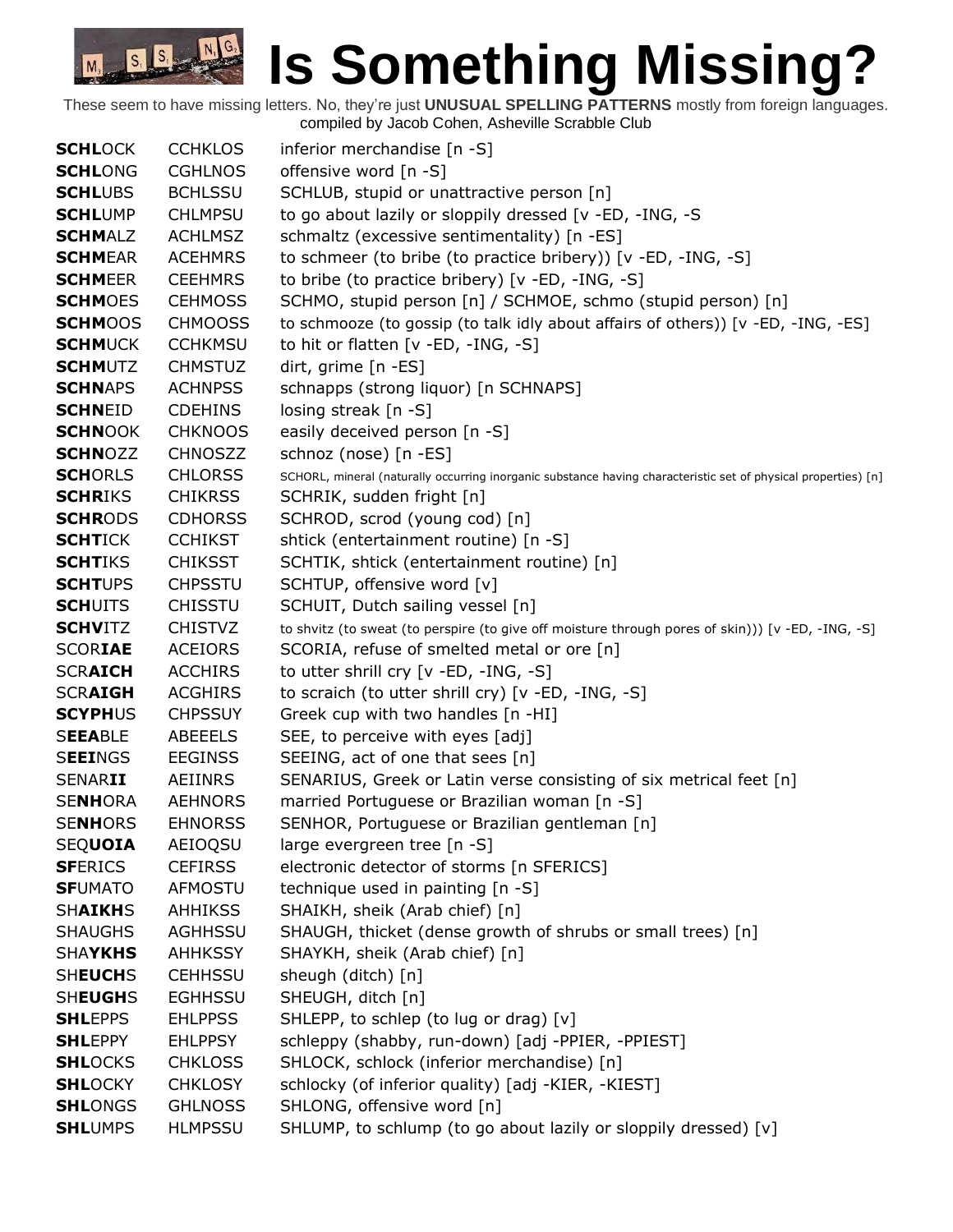| <b>SHLUMPY</b> | <b>HLMPSUY</b> | slovenly (habitually untidy or unclean) [adj]                                                                       |
|----------------|----------------|---------------------------------------------------------------------------------------------------------------------|
| <b>SHMALTZ</b> | <b>AHLMSTZ</b> | schmaltz (excessive sentimentality) [n -ES]                                                                         |
| <b>SHMATTE</b> | <b>AEHMSTT</b> | schmatte (ragged garment) [n -S]                                                                                    |
| <b>SHMEARS</b> | <b>AEHMRSS</b> | SHMEAR, to schmeer (to bribe (to practice bribery)) [v]                                                             |
| <b>SHMEERS</b> | <b>EEHMRSS</b> | SHMEER, to schmeer (to bribe (to practice bribery)) [v]                                                             |
| <b>SHMOOZE</b> | <b>EHMOOSZ</b> | to schmooze (to gossip (to talk idly about affairs of others)) [v -D, -ZING, -S]                                    |
| <b>SHMOOZY</b> | <b>HMOOSYZ</b> | schmoozy (given to schmoozing) [adj -ZIER, -ZIEST]                                                                  |
| <b>SHMUCKS</b> | <b>CHKMSSU</b> | SHMUCK, schmuck [n]                                                                                                 |
| <b>SHMUCKY</b> | <b>CHKMSUY</b> | schmucky (foolish, contemptible) [adj -KIER, -KIEST]                                                                |
| <b>SHNAPPS</b> | <b>AHNPPSS</b> | schnapps (strong liquor) [n SHNAPPS]                                                                                |
| <b>SHNOOKS</b> | <b>HKNOOSS</b> | SHNOOK, schnook (easily deceived person) [n]                                                                        |
| <b>SHTETEL</b> | <b>EEHLSTT</b> | Jewish village [n -S or -TLACH]                                                                                     |
| <b>SHTETLS</b> | <b>EHLSSTT</b> | SHTETL, shtetel (Jewish village) [n]                                                                                |
| <b>SHTICKY</b> | <b>CHIKSTY</b> | resembling shtick (entertainment routine) [adj -KIER, -KIEST]                                                       |
| <b>SIDDHAS</b> | <b>ADDHISS</b> | SIDDHA, one who has attained perfection in Hinduism [n]                                                             |
| <b>SIDDHIS</b> | <b>DDHIISS</b> | SIDDHI, perfection attained by siddha [n]                                                                           |
| <b>SIGNORY</b> | <b>GINORSY</b> | seignory (power of seignior (feudal lord)) [n -RIES]                                                                |
| SIMIOID        | <b>DIIIMOS</b> | simious (pertaining to simians (ape or monkey)) [adj]                                                               |
| <b>SJAMBOK</b> | <b>ABJKMOS</b> | to strike with whip used in South Africa [v -ED, -ING, -S]                                                          |
| <b>SKEEING</b> | <b>EEGIKNS</b> | SKEE, to ski (to travel on skis (long, narrow strips of wood or metal)) $[v]$                                       |
| <b>SKLENTS</b> | <b>EKLNSST</b> | SKLENT, to slant (to deviate from horizontal or vertical) [v]                                                       |
| <b>SKREIGH</b> | <b>EGHIKRS</b> | to screech (to utter harsh, shrill cry) [v -ED, -ING, -S]                                                           |
| <b>SKYPHOS</b> | <b>HKOPSSY</b> | drinking vessel used in ancient Greece [n -OI]                                                                      |
| SMARAGD        | <b>AADGMRS</b> | emerald [n -S]                                                                                                      |
| <b>SMRITIS</b> | <b>IIMRSST</b> | SMRITI, text of Hindu religious teachings [n]                                                                       |
| <b>SOUARIS</b> | <b>AIORSSU</b> | SOUARI, tropical tree [n]                                                                                           |
| SPAEING        | <b>AEGINPS</b> | act of foretelling (to tell of or about in advance) [n -S] / SPAE, to foretell (to tell of or about in advance) [v] |
| <b>SPIRAEA</b> | <b>AAEIPRS</b> | spirea (flowering shrub) [n -S]                                                                                     |
| <b>SPLENII</b> | EIILNPS        | SPLENIUS, muscle of neck [n]                                                                                        |
| <b>SQUIRLS</b> | <b>ILQRSSU</b> | SQUIRL, ornamental curve in handwriting [n]                                                                         |
| <b>SRADDHA</b> | <b>AADDHRS</b> | sradha (Hindu ceremonial offering) [n -S]                                                                           |
| <b>SRADHAS</b> | <b>AADHRSS</b> | SRADHA, Hindu ceremonial offering [n]                                                                               |
| <b>STENGAH</b> | <b>AEGHNST</b> | mixed drink [n -S]                                                                                                  |
| <b>STHENIA</b> | <b>AEHINST</b> | excessive energy [n -S]                                                                                             |
| <b>STHENIC</b> | <b>CEHINST</b> | STHENIA, excessive energy [adj]                                                                                     |
| <b>STYPSIS</b> | <b>IPSSSTY</b> | use of styptic [n -ES]                                                                                              |
| <b>STYPTIC</b> | <b>CIPSTTY</b> | substance used to check bleeding [n -S]                                                                             |
| <b>SUBFUSC</b> | <b>BCFSSUU</b> | dark dull clothing [n -S]                                                                                           |
| <b>SUKKAHS</b> | AHKKSSU        | SUKKAH, temporary shelter in which meals are eaten during Jewish festival [n]                                       |
| <b>SUKKOTH</b> | <b>HKKOSTU</b> | SUKKAH, temporary shelter in which meals are eaten during Jewish festival [n]                                       |
| <b>SYLPHID</b> | <b>DHILPSY</b> | young sylph [n -S]                                                                                                  |
| <b>SYNTAGM</b> | <b>AGMNSTY</b> | syntagma (syntactic element) [n -S]                                                                                 |
| <b>SYRPHID</b> | <b>DHIPRSY</b> | winged insect [n -S]                                                                                                |
| <b>SYZYGAL</b> | AGLSYYZ        | SYZYGY, configuration of earth, moon, and sun lying in straight line [adj]                                          |
| <b>T7s</b>     |                |                                                                                                                     |
| <b>TABLEAU</b> | AABELTU        | picture [n -S or -X]                                                                                                |
|                |                |                                                                                                                     |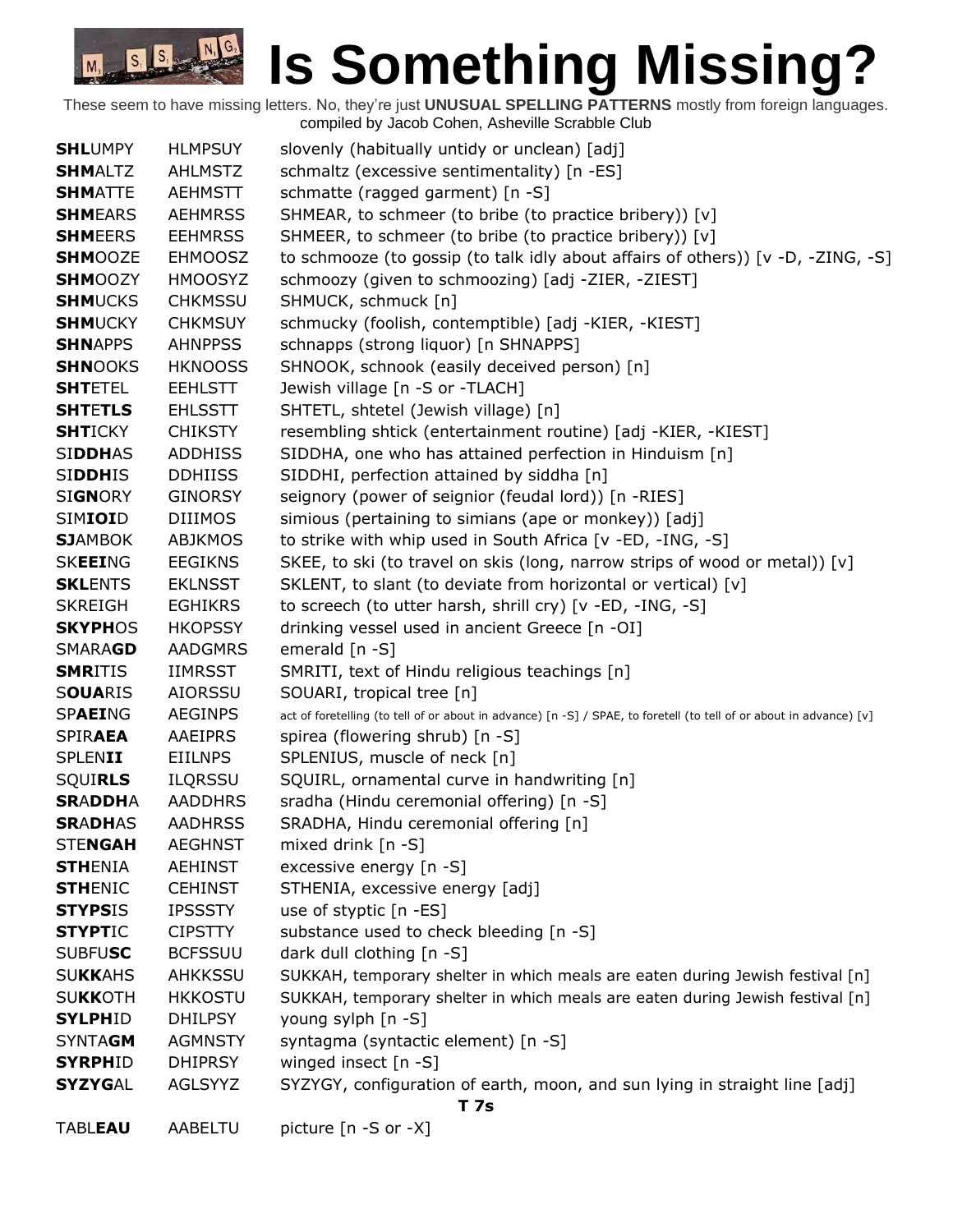| <b>TABOOED</b>  | ABDEOOT        | TABOO, to exclude from use, approach, or mention [v]                             |
|-----------------|----------------|----------------------------------------------------------------------------------|
| <b>TAENIAE</b>  | AAEEINT        | TAENIA, headband worn in ancient Greece [n]                                      |
| <b>TAENIAS</b>  | AAEINST        | TAENIA, headband worn in ancient Greece [n]                                      |
| <b>TAHSILS</b>  | AHILSST        | TAHSIL, district in India [n]                                                    |
| <b>TANRECS</b>  | <b>ACENRST</b> | TANREC, tenrec (mammal that feeds on insects) [n]                                |
| <b>TATOUAY</b>  | <b>AAOTTUY</b> | South American armadillo [n -S]                                                  |
| <b>TATSOIS</b>  | <b>AIOSSTT</b> | TATSOI, Asian mustard [n]                                                        |
| <b>TENRECS</b>  | <b>CEENRST</b> | TENREC, mammal that feeds on insects [n]                                         |
| <b>TEOPANS</b>  | <b>AENOPST</b> | TEOPAN, teocalli (Aztec temple) (Nahautl) [n]                                    |
| <b>TETRYLS</b>  | <b>ELRSTTY</b> | TETRYL, chemical compound [n]                                                    |
| <b>TEUGHLY</b>  | <b>EGHLTUY</b> | TEUGH, tough (strong and resilient) [adv]                                        |
| <b>THALWEG</b>  | <b>AEGHLTW</b> | line defining lowest points along length of riverbed [n -S]                      |
| <b>THEGNLY</b>  | <b>EGHLNTY</b> | THEGN, thane (man holding land by military service in Anglo-Saxon England) [adj] |
| <b>THOUING</b>  | <b>GHINOTU</b> | THOU, to address as "thou" (2d person sing. pronoun in nominative case) $[v]$    |
| <b>THYRSES</b>  | <b>EHRSSTY</b> | THYRSE, thyrsus (type of flower cluster) [n]                                     |
| <b>THYRSUS</b>  | <b>HRSSTUY</b> | type of flower cluster [n -SI]                                                   |
| <b>TIMEOUS</b>  | EIMOSTU        | timely (occurring at right moment) [adj]                                         |
| <b>TONNEAU</b>  | <b>AENNOTU</b> | rear seating compartment of automobile [n -S or -X]                              |
| <b>TRAVOIS</b>  | <b>AIORSTV</b> | type of sled $[n - ES \sim -S]$                                                  |
| <b>TRIDUUM</b>  | <b>DIMRTUU</b> | period of three days of prayer [n -S]                                            |
| <b>TROTYLS</b>  | <b>LORSTTY</b> | TROTYL, explosive [n]                                                            |
| <b>TRUEING</b>  | <b>EGINRTU</b> | TRUE, to bring to conformity with standard or requirement [v]                    |
| <b>TRUMEAU</b>  | <b>AEMRTUU</b> | column supporting part of doorway [n -X]                                         |
| <b>TSETSES</b>  | <b>EESSSTT</b> | TSETSE, African fly [n]                                                          |
| <b>TSIMMES</b>  | <b>EIMMSST</b> | tzimmes (vegetable stew) [n TSIMMES]                                             |
| <b>TSKTSKS</b>  | <b>KKSSSTT</b> | TSKTSK, to tsk (to utter exclamation of annoyance) [v]                           |
| <b>TS</b> OORIS | <b>IOORSST</b> | tsuris (series of misfortunes) [n TSOORIS]                                       |
| <b>TSOTSIS</b>  | <b>IOSSSTT</b> | TSOTSI, black African urban criminal [n]                                         |
| <b>TSOURIS</b>  | <b>IORSSTU</b> | tsuris (series of misfortunes) [n TSOURIS]                                       |
| <b>TURKOIS</b>  | <b>IKORSTU</b> | turquois (greenish blue gem) [n -ES]                                             |
| <b>TYCHISM</b>  | <b>CHIMSTY</b> | proposition that chance is operative in universe [n -S]                          |
| <b>TZADDIK</b>  | <b>ADDIKTZ</b> | zaddik (virtuous person by Jewish religious standards) [n -IM]                   |
| <b>TZARDOM</b>  | <b>ADMORTZ</b> | czardom (domain of czar) [n -S]                                                  |
| <b>TZARINA</b>  | AAINRTZ        | czarina (wife of czar) [n -S]                                                    |
| <b>TZARISM</b>  | <b>AIMRSTZ</b> | czarism (autocratic government) [n -S]                                           |
| <b>TZARIST</b>  | <b>AIRSTTZ</b> | czarist (supporter of czarism) [n -S]                                            |
| <b>TZETZES</b>  | <b>EESTTZZ</b> | TZETZE, tsetse (an African fly) [n]                                              |
| <b>TZIGANE</b>  | <b>AEGINTZ</b> | gypsy $[n - S]$                                                                  |
| <b>TZIMMES</b>  | <b>EIMMSTZ</b> | vegetable stew [n TZIMMES]                                                       |
| <b>TZITZIS</b>  | <b>IISTTZZ</b> | zizith (tassels on four corners of Jewish prayer shawl) [n TZITZIS]              |
| <b>TZITZIT</b>  | <b>IITTTZZ</b> | zizith (tassels on four corners of Jewish prayer shawl) [n TZITZIT]              |
|                 |                | <b>U</b> 7s                                                                      |
| <b>UA</b> KARIS | AAIKRSU        | UAKARI, South American monkey (Amazonian indigenous tribal language) [n]         |
| <b>UNWOOED</b>  | <b>DENOOUW</b> | WOO, to seek affection of [adj]                                                  |
|                 |                | <b>V</b> 7s                                                                      |
| <b>VALKYRS</b>  | <b>AKLRSVY</b> | VALKYR, maiden in Morse mythology [n]                                            |